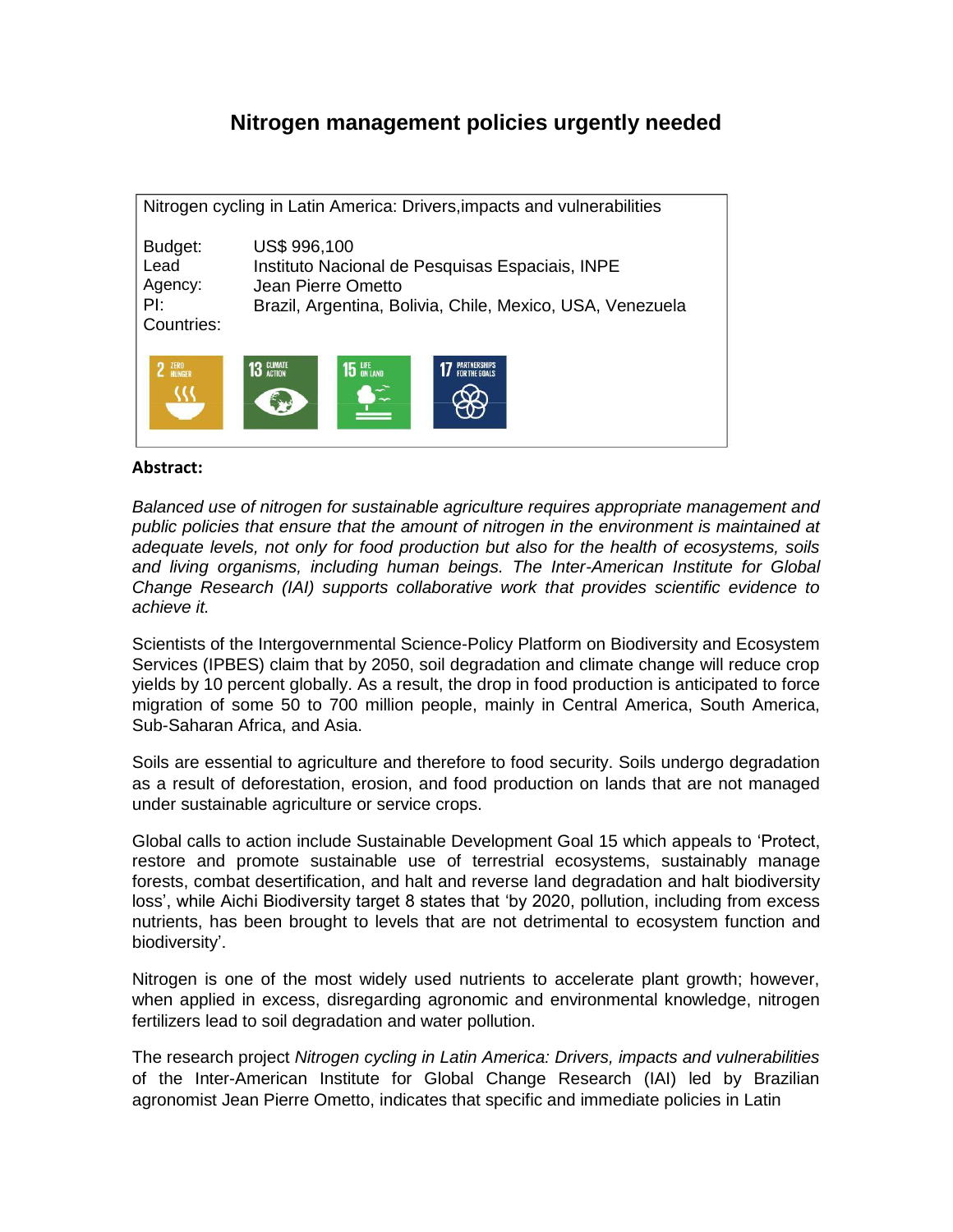America are urgently needed to ensure "the health of soils and an adequate nutrient balance", so to achieve uniform food production and reduce negative impacts.

Ometto highlights the importance of nitrogen in food production, but alerts "bad agricultural practices may lead to the release of this nutrient to the environment and cause pollution and affect human health."

In response to its mission to bring together scientists from countries in the Americas to work jointly in seeking solutions to common problems, the IAI is supporting the network on nitrogen cycling (Nnet) which involves researchers from Argentina, Bolivia, Brazil, Chile, Mexico, United States, and Venezuela. The goal of Nnet is to monitor the release of this nutrient into the atmosphere, its incidence on soil erosion and the consequences on food security.

With this project, the IAI, which is composed of 19 countries in the Americas, aims at enhancing the understanding of the nitrogen cycling and promote management options for this nutrient, as for instance establishing threshold levels –dose and frequency– to prevent them from becoming potentially toxic to nature.

Another major aspect of environmental pollution in Latin America is the poor treatment of wastewater, particularly domestic sewage. When not treated, wastewater affects not only water resources, but also biodiversity, and compromises environmental health and the ecosystem services those environments provide, such as fishing and recreation.

Ometto and his colleagues from the Brazilian National Institute for Space Research (INPE), suggest that an immediate measure could be increasing the number of wastewater treatment plants –in South America only 20 per cent is treated– and improving existing plants in order to reduce the impact of the nitrogen load on watersheds and coastal areas. Otherwise, coastal amounts of nitrogen will triple by 2050.

The current lack of information about the real impacts of human activity on the nitrogen cycle, as well as the variety of natural ecosystems and socio-economic situations in the region have led to fall behind implementation of guidelines.

In view of the above, this IAI project has created a set of useful tools to improve the understanding and management of the nitrogen cycle, impact models and quantification of nitrogen fluxes as well as regional maps of nitrogen emissions, among others.

For instance, the project made direct measurements of biological nitrogen fixation in different ecosystems in Mexico, Chile, Bolivia, Brazil, and Argentina and modeled the different cases. Such fixation occurs when bacteria transform nitrogen into ammonium for uptake by plant roots.

The results reveal the effects of nitrogen excess and deficits in the different ecosystems under study, as well as the likely impacts on the people and the natural resources in the region.

The findings of this project set the basis for the support of policy frameworks aimed at managing the nitrogen cycle, promoting best agricultural practices with reduced use of fertilizers, and developing long-term strategies for an efficient use of nitrogen in Latin America.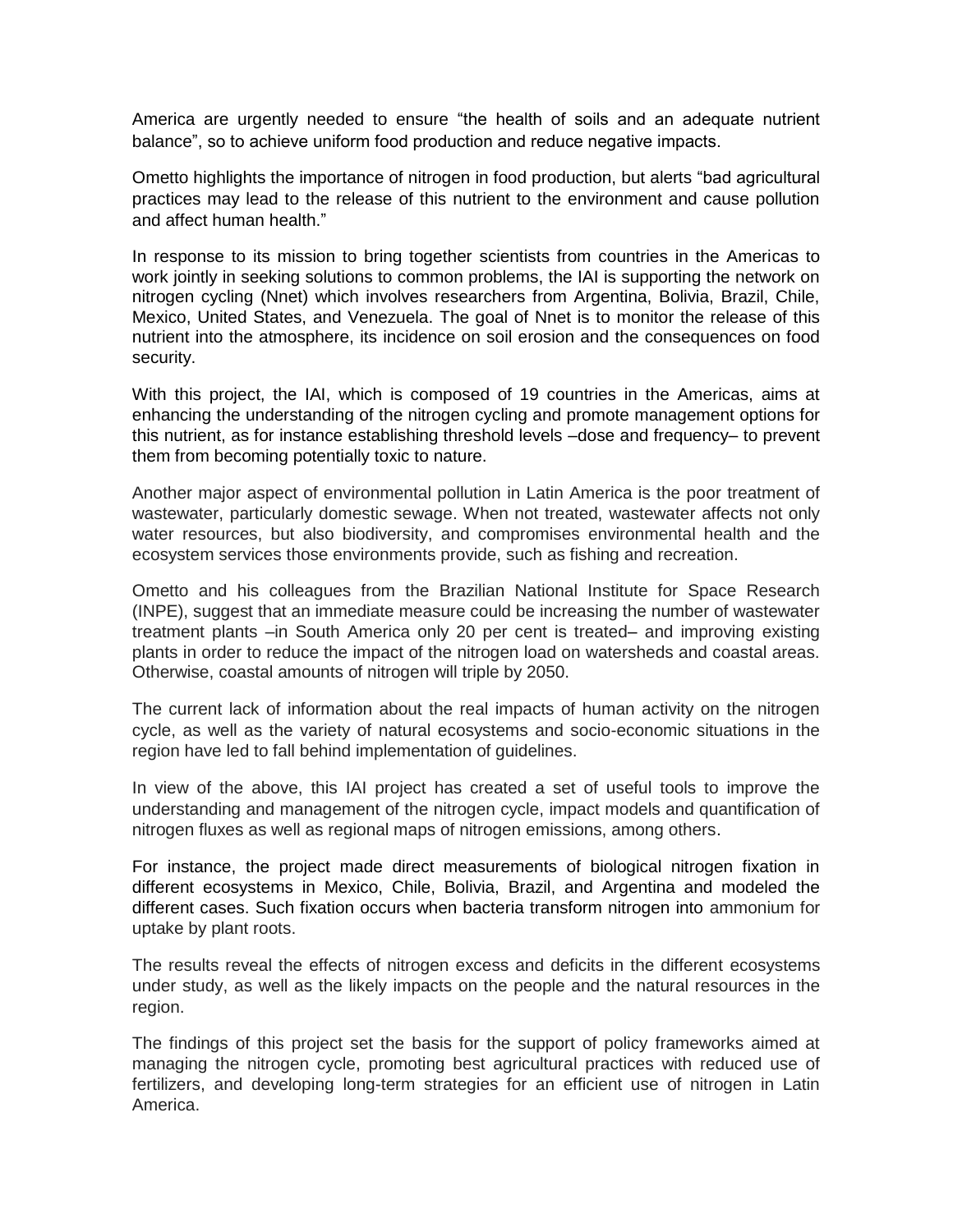# **The importance of studying tropical dry forests**

Tropi--Dry: Enhancing knowledge exchange for conservation and management of tropical dry forests in the Americas Budget: US\$ 882,500 Lead agency: University of Alberta PI: Arturo Sánchez--Azofeifa Countries: Brazil, Canada, Chile, Costa Rica, United States QUALITY<br>EDUCATION  $15$   $\frac{LIF}{DN+AND}$ 

#### **Abstract:**

*Because of the importance of tropical dry forests, and the little information that can be found in scientific literature, the Inter -American Institute for Global Change Research (IAI) has supported the Tropi- Dry network to fill this information gap and propose options for the implementation of public policies.*

Tropical dry forests have been globally under-studied: for every 300 scientific papers on tropical rainforest, only one was related to tropical dry forests, says researcher Arturo Sanchez-Azofeifa, director of Tropi-Dry, a collaborative research network supported by the Inter- American Institute for Global Change Research (IAI) that has been working since 2005 to improve the understanding of these ecosystems.

Their balmy climate and fertile soils make tropical dry forests one of the most preferred ecosystems for human settlement, agricultural and livestock activities, and urban development. This is precisely why tropical dry forests are one of the most threatened ecosystems in the world, and subject of enquiry to Sánchez-Azofeifa and researchers in the Americas, mainly Brazil, Canada, Chile, and the United States of America.

With over one hundred papers published in prestigious scientific journals and two books, Tropi- Dry researchers' results have been used by decision makers in Costa Rica and Brazil to understand these ecosystems and propose conservation and land use strategies.

Focusing on three major components - ecology, remote sensors and the human dimension-Tropi-Dry developed a tool to predict drought in Guanacaste, Costa Rica. The province receives many visits from national and foreign tourists not only for its beautiful beaches on the Pacific Ocean but also because it hosts the Santa Rosa National Park, home to a large tropical dry forest. Additionally, wireless network technology developed by Tropi-Dry is used throughout the world. At present, wireless technology to measure environmental variables is used in Germany, the United Kingdom, Brazil, Costa Rica, Canada, Singapore, and Australia.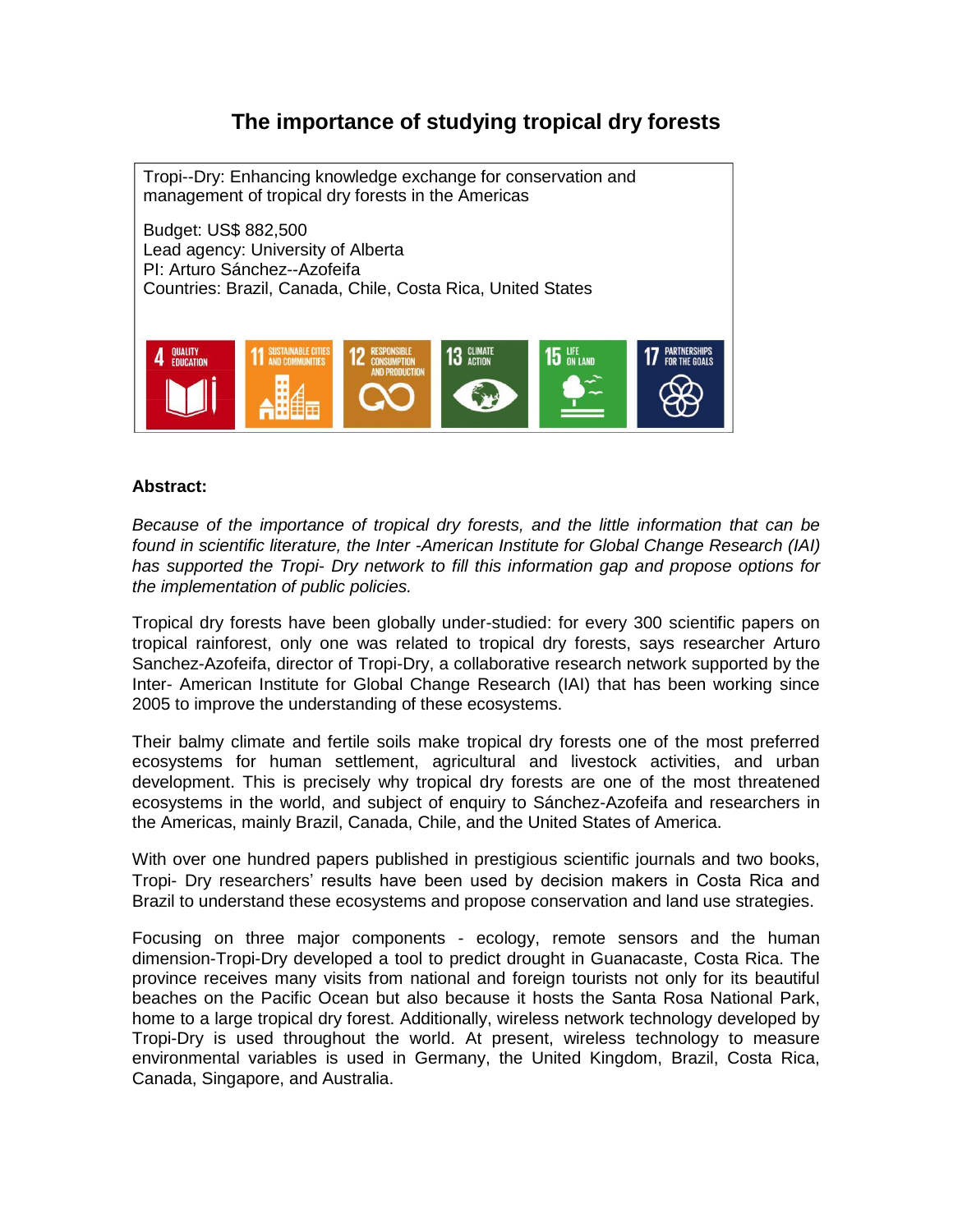From the ecological perspective, studying young (less than 10 years), middle-aged (10 - 50 years) and mature (older than 50 years) tropical dry forests, Tropi-Dry has developed a protocol that provides information on the evolution of forest composition and the way it defends from and recovers from extreme events such as drought and hurricanes. For instance, the network found that one of the impacts of climate change is the increase in the amount of lianas, which by strangling host trees contribute largely to forest destruction.

Besides Costa Rica, the network has detected this kind of deforestation on the Pacific coast, Yucatan peninsula, northwest Guatemala, Honduras and around the Nicaragua Lake.

Scientists have also been able to establish the benefits of what they call secondary tropical dry forests, i.e., those that are able to re-grow after being used for cattle ranching or agriculture for some time. Ecosystem services provided by tropical dry forests include carbon sequestration, the conservation of biodiversity, nutrient cycle regulation and water production.

Using modern satellite monitoring techniques, such as hyperspectral and laser (LiDAR) sensors, Tropi-Dry researchers conclude that the evolution of dry forests depends on the ecological conditions of the environment, soil composition and use, the origin of seeds (brought by wind or vertebrate dispersal), and meteorological characteristics.

Tropical dry forests cover about 40 percent of the tropical ecosystems worldwide; large part is being monitored using satellite imagery periodically to determine deforestation rates and the degree of fragmentation due to human activity. The group supported by the Inter-American Institute for Global Change Research (IAI) has advanced field-trip observations, as for instance in Minas Gerais, Brazil, where they measured the diameter of trees in young, intermediate and mature forests, confirming that tree growth depends of the forest species and the biophysical factors that regulate forest development and structure.

Tropi-Dry has also had major participation in two meetings of the UN Climate Change Convention (Lima and Morocco) where some of the researchers of the network actively worked during the UN Research Dialogues.

Aware of the close relationship between tropical dry forests and human settlements, Tropi-Dry has included in its research the social component in support of management and conservation policies for these ecosystems. "The challenge", says Sánchez -Azofeifa, "is to develop reference frameworks [in human and ecological systems], to help maintain ecosystem health while recognizing and improving human well-being".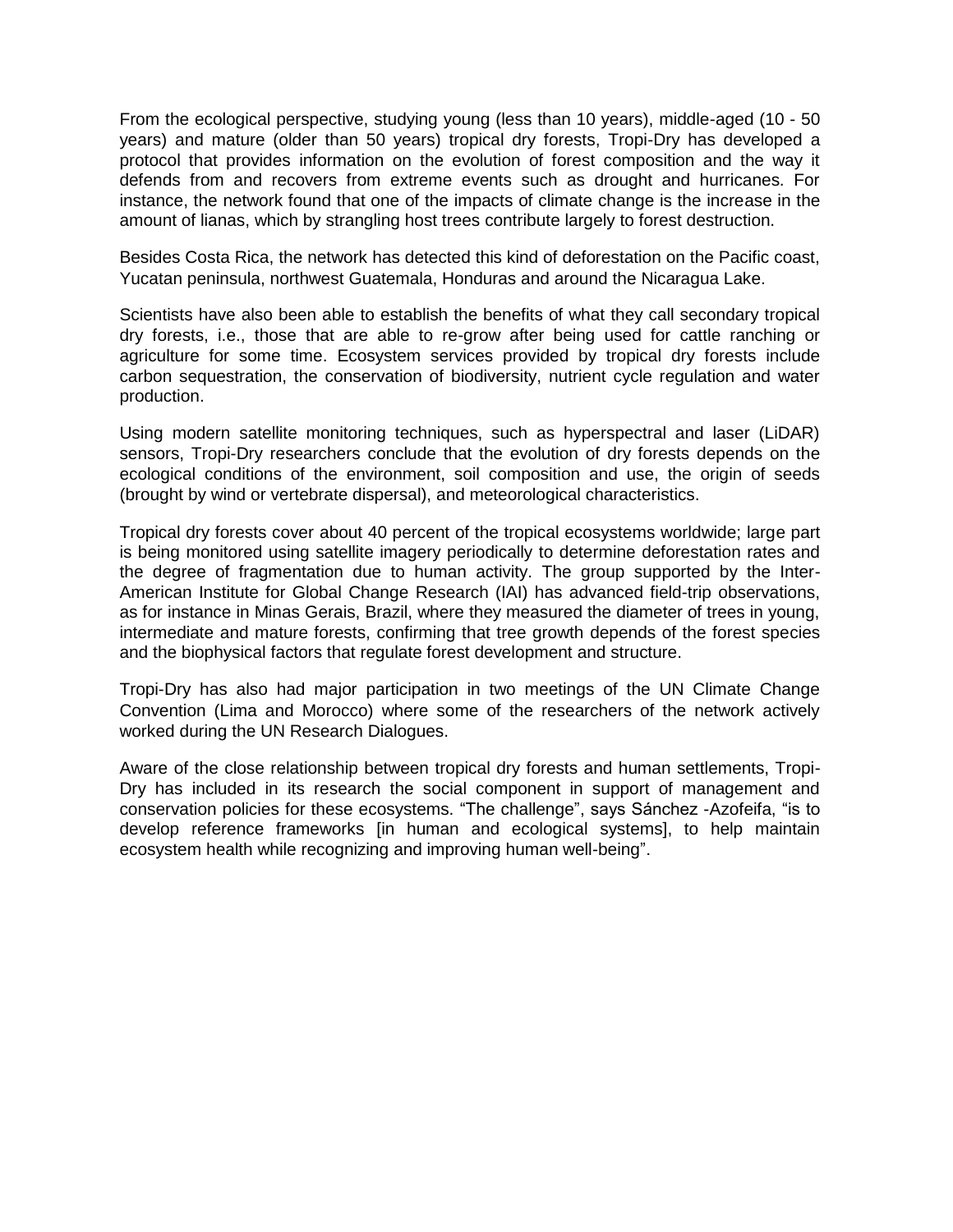## **From climate knowledge to action**



### **Abstract:**

*By means of cutting edge technologies, though mainly with the users of climate information in mind, a research project co-funded by the IAI focuses on the co-production of knowledge to provide climate services involving both scientists and sectorial stakeholders.*

When a project is able to make scientific information accessible for decision making by policy makers and citizens, the society at large benefits and the project becomes successful. Scientific research that not only deliver new knowledge but also involve potential users and strive to make their outcomes available to those who need them, definitely make a difference in terms of their societal relevance.

Climate information is key to decision makers as it helps them analyze and anticipate effects on a wide range of activities, in particular food production, energy and water supply systems that sustain populations. Under climate change and smaller-scale climate variability, the frequency and intensity of extreme events and natural disasters such as floods and drought are also changing, with great human and material losses. Applying scientific evidence to decision making makes it possible to prepare for these events and reduce costs.

This is why, since its inception, the interdisciplinary team of the project *Towards usable climate science: Informing decisions and provision of climate services to the agriculture and water sectors of southeastern South America*, involved researchers from the natural and social sciences: meteorologists, hydrologists, agronomists, engineers, ecologists joined anthropologists, communicators, and economists to respond to the global need for useful climate services and products that are reliable, easy to access and timely.

As a result, a database is available for societal sectors in southern South America that are sensitive to climate –i.e., energy, water, agriculture and livestock, health. To achieve this, countries in the region have joined forces for the first time ever to develop a consolidated set of meteorological data that is subject to rigorous quality control. The database is continuously updated; it provides information on the duration and/or intensity of drought or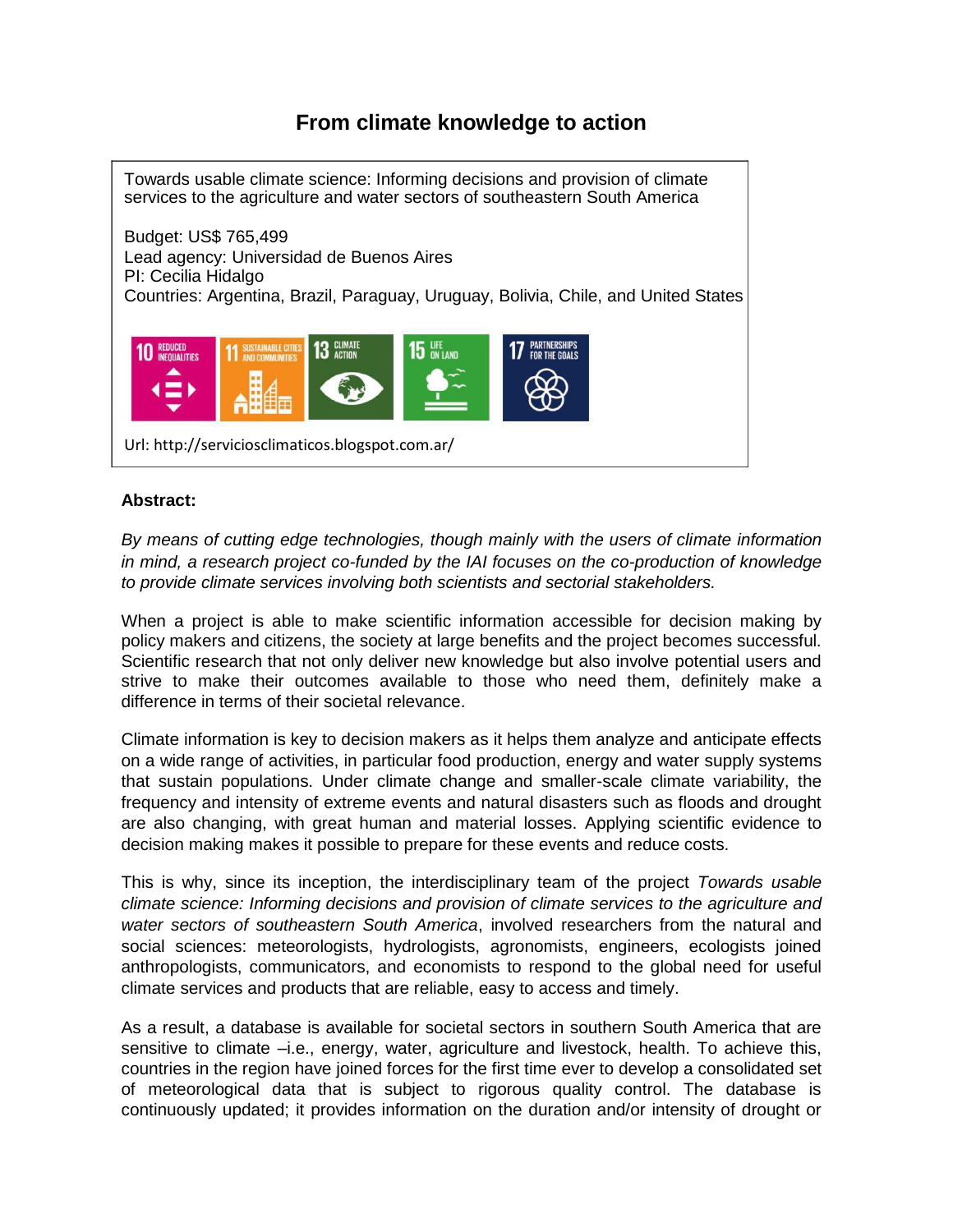water excess, and makes it possible to draw conclusions about vulnerability and the impacts of drought on agriculture and human health, among others.

### **An innovative method**

The project funded by the Inter-American Institute for Global Change Research (IAI) is a multinational, interdisciplinary, inclusive network that includes Argentina, Brazil, Paraguay and the United States. The network develops its activities in close relation with the Regional Climate Center Network for Southern South America (CRC -SSA) and is consequently related with Uruguay, Bolivia and Chile, as members of CRC-SSA. It promotes the recent concept of 'climate services', in order for "scientific achievements to articulate with the planning and decision-making related to environmental and economy policies", according to anthropologist and project leader, Cecilia Hidalgo, from the University of Buenos Aires.

The Collaborative Research Network IAI-CRN3035 has adopted the following definition of ´climate services´: the production and timely delivery of climate data, information and knowledge that is useful for decision-making by users in climate-sensitive sectors and general population.

The project compiled regional meteorological records from 329 weather stations in south of Brazil, east of Paraguay and central-eastern Argentina, Chile, Bolivia and Uruguay from 1961 to date. Data were checked and information-sharing tools were updated, applying the strictest quality controls. Moreover, a regional drought monitoring system was implemented, with special emphasis on the assessment of soil moisture, as a major component of the water balance. It also implemented yield prediction software for the major crops in the region, which include soybean, maize and wheat, from sowing to harvest.

Scientific outcomes are the result of the interaction between researchers and key users from governments and non-governmental organizations "who managed to maintain dialogue and joint work over time, a central aspect for a successful provision of climate services", Cecilia Hidalgo emphasizes.

By relating the database with yield simulation models for the mentioned crops, accurate yield predictions were achieved for 14 localities in the Argentine Pampas region. "The relationship between moisture accumulated in the soil, the number of consecutive days without rain and the yields in specific areas provides information for estimating insurance indices; it also reveals the need for an improved weather station network", the researcher added.

### **Actionable scientific information**

The social context possess pressing scientific and democratic challenges in moving towards the strategic goal of achieving sustainable development. The Inter-American Development Bank (IDB), the University of Buenos Aires (UBA) and the National Council for Science and Technology (Conicet) of Argentina joined the IAI to sponsor this project for its innovative and practical approach. The project combines the achievements of cutting edge climate science with the social perspective of those who are affected by climate changes. Consequently, it generates evidence-based information for decision-making.

Producing climate information to improve decision-making processes is a major challenge. Facing those challenges requires assuring the quality of knowledge and the legitimacy of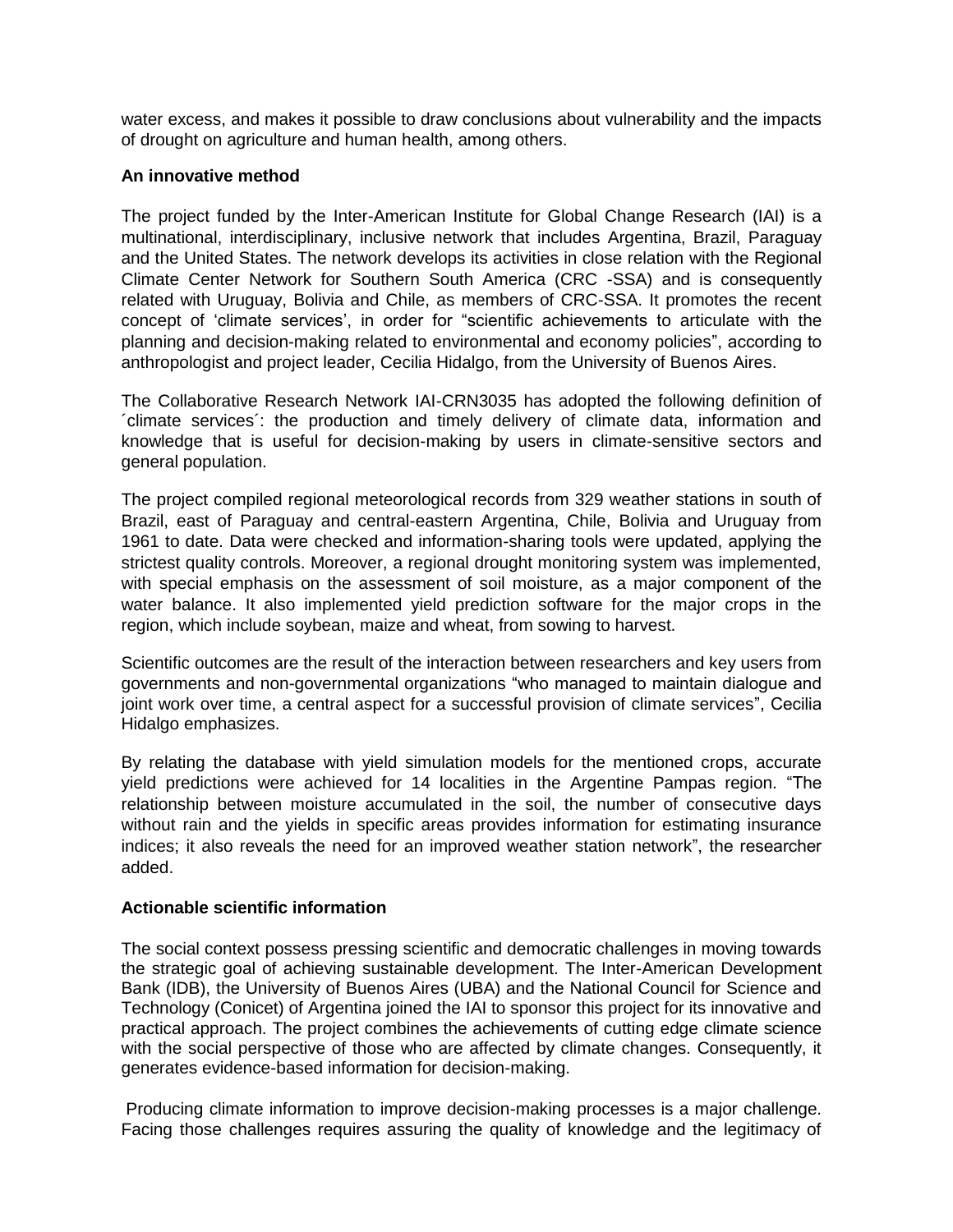decision-making procedures. An important success of this project is having settled collaboration among scientists and practitioners working in government offices and relevant social sectors to share, understand, assess, and co-produce sound knowledge. The academia, government and stakeholders interact in support of collective action.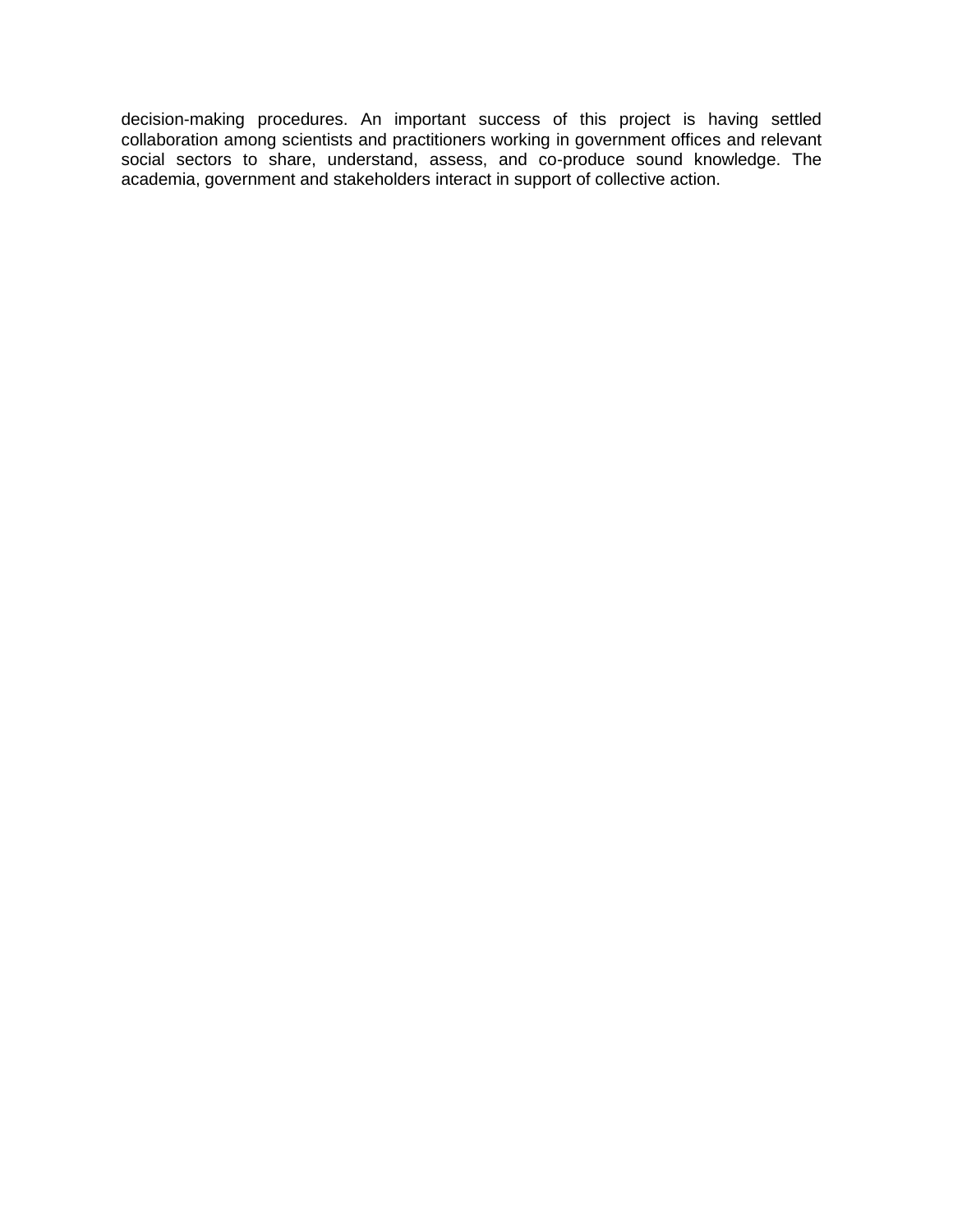# **The state of American lakes and lagoons**



### **Abstract:**

*A project developed by an interdisciplinary group of natural and social scientists that studies the state of river basins, lakes and lagoons on the American continent has delivered advice and guidance on the management of these bodies of water to aid policymaking, and has generated awareness among other groups, such as children and young people.*

Because they want children to value water, two researchers from different countries, supported by the Inter-American Institute for Global Change Research (IAI), asked their daughters to write a novel for high school students and a story for younger children. The first one, *Water thieves*, tells of the adventures of two sisters who steal water to survive, after bacteria contaminated all the fresh water of South America. Their adventures take them into the past where they must escape the bacteria. The second one, *The pink brush*, recounts the search of little Alejandra for her lost brush, found by another girl, Luisa, pressed between the algae of a big wetland. Luisa's determination to find Ale, and the support of her sister to succeed, conclude in a rich conversation between the two families about the value of preserving precious water.

The messages of the two publications also reached decision-makers and inhabitants of the towns and villages surrounding the lakes and lagoons that were studied.

How are lakes and their basins related to the settlers who use them? The La Salada lake and Senguer river in Argentina; lakes Muskoka in Canada and La Paloma in Chile; the big swamp of Santa Marta in Colombia; San Joaquin River in the United States, and Rocha lagoon in Uruguay, were the guinea pigs in a study on the effects of climate variability and anthropic activities. Global changes and human activities lead to floods or droughts, damage flora and fauna, increase pollution and acidify waters, promote the arrival of invasive species and, in general, destroy the original ecosystem. They affect what scientists call "ecosystem services", which are benefits offered to communities by nature such as fishing, water consumption or tourism.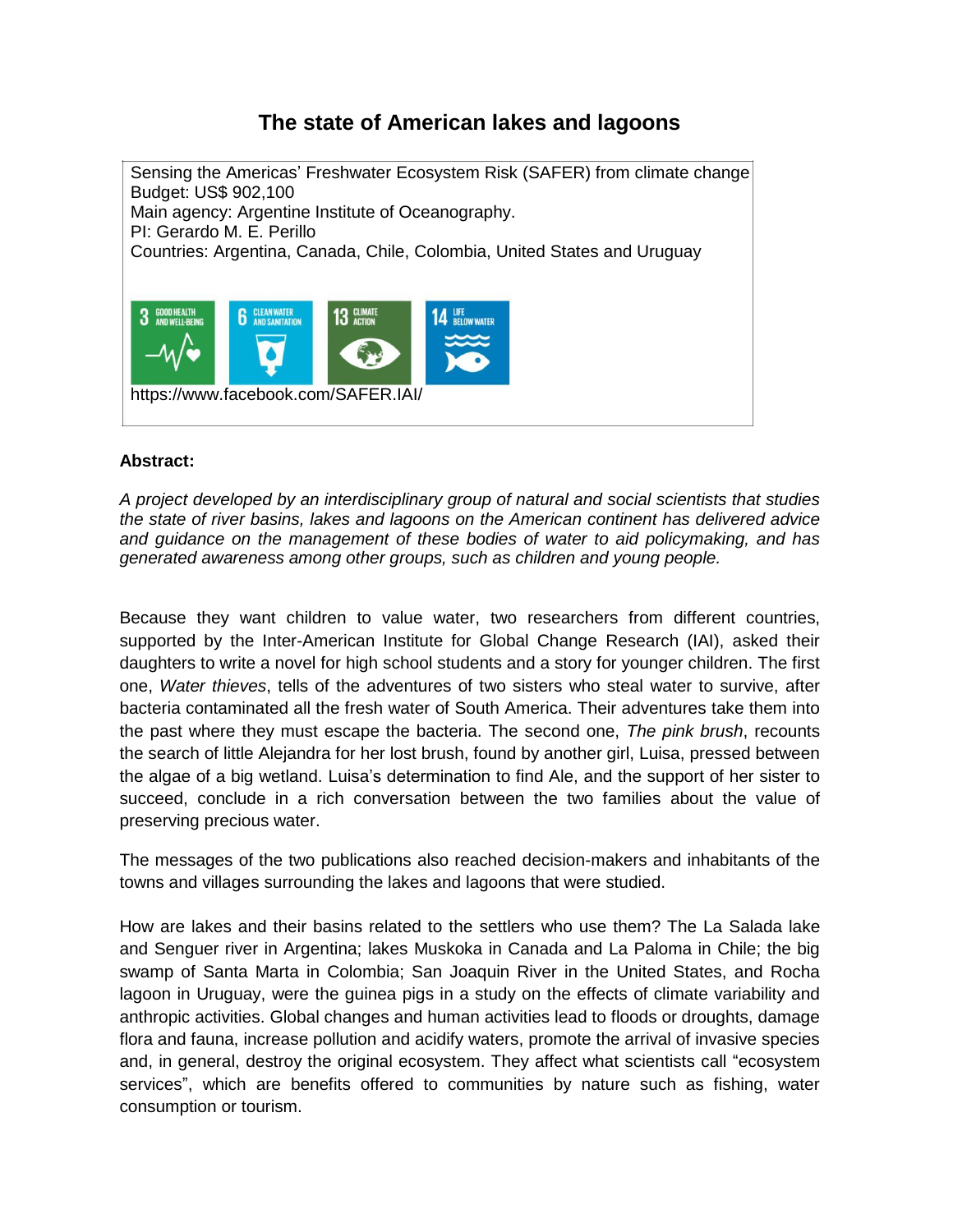What do these water bodies "feel" when they are affected by climate or human action? This was the question that the team from the project *Sensing the America's Freshwater Ecosystem Risk (SAFER) from climate change*, supported by IAI, studied for six years.

Using new scientific methods, researchers took samples, measured and calculated the state of each basin. Through social methods, anthropologists, economists and sociologists involved the users as well as the decision makers of the populations to help them understand the situation and generate solutions.

The inclusion of paleolimnologists who studied historical changes in the evolution of the environments helped "set the thresholds and the resilience pattern of each hydrological system", according to oceanographer Gerardo Perillo, the main researcher of the project. He helped to show how these environments have changed over time and how they have responded to natural pressures, such as rising sea levels.

The results? The studies in the six countries supported decision-making based on scientific evidence, designing management strategies and mitigation policies for each particular case which were "technically and economically feasible, as well as culturally acceptable", according to the project website.

The case of La Salada lagoon, a tourist attraction, is symbolic, according to Perillo. "We took samples and saw that it had pollution problems," he says. "And with them we worked on the idea of establishing green filters in the lagoon."

The novel and the story have reached children and young people, there are almost 120 scientific publications, and the advice to decision makers is relatively frequent.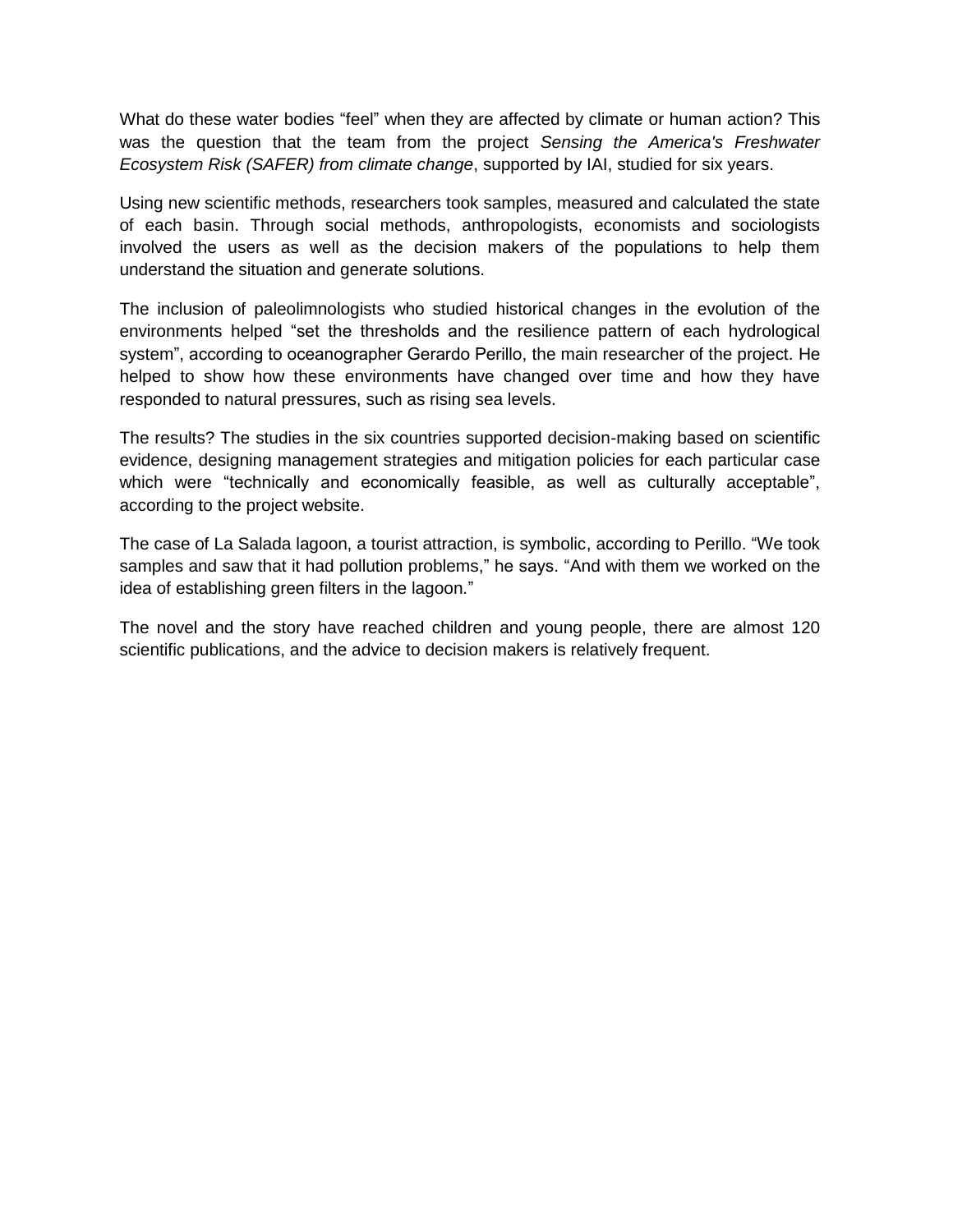### **Environmental conditions affect human health in the Amazon forest**



#### **Abstract:**

*A computer model to estimate malaria transmission as a result of changes in climate and land-use proves useful for public policy making and reduce social and economic consequences.*

Climate change, migrations or land use changes due to urbanization, road building and deforestation for agriculture and trade, increase the occurrence of infectious vector-borne diseases transmitted by mosquitoes and some animals.

In the south-western Amazon, two types of parasite are responsible for malaria cases, a potentially fatal disease. They are *Plasmodium falciparum* and *Plasmodium vivax*, which infect humans through the bite from mosquitoes *Anopheles darlingi* and cause the disease.

A computer model simulating the activity of the agents present in the infection process mosquitoes, parasites and human beings- was able to reproduce accurately spatial and temporal variations in the transmission of malaria in environments with low endemicity that are subject to river flooding, a frequent event in the Amazon region of Brazil, Ecuador, and Peru. The information obtained makes it possible to develop public policies to reduce the social and economic impacts on the people affected by the parasite.

With the support of the Inter-American Institute for Global Change Research (IAI), economist and demographer Alisson F. Barbieri, Institute of Geosciences, Federal University of Minas Gerais in Belo Horizonte, Brazil, and his network *Land Use, Climate and Infections in Western Amazonia* (LUCIA), which includes researchers from several countries, validated the Agent based model (ABM) in three regions of western Amazon to prove how the combination of land use and climate dynamics impact on the vulnerability and health of people: in the northeast of Ecuador, where three factors, i.e., mining, indigenous people and settlers; in Machadinho, Brazil, where agricultural expansion and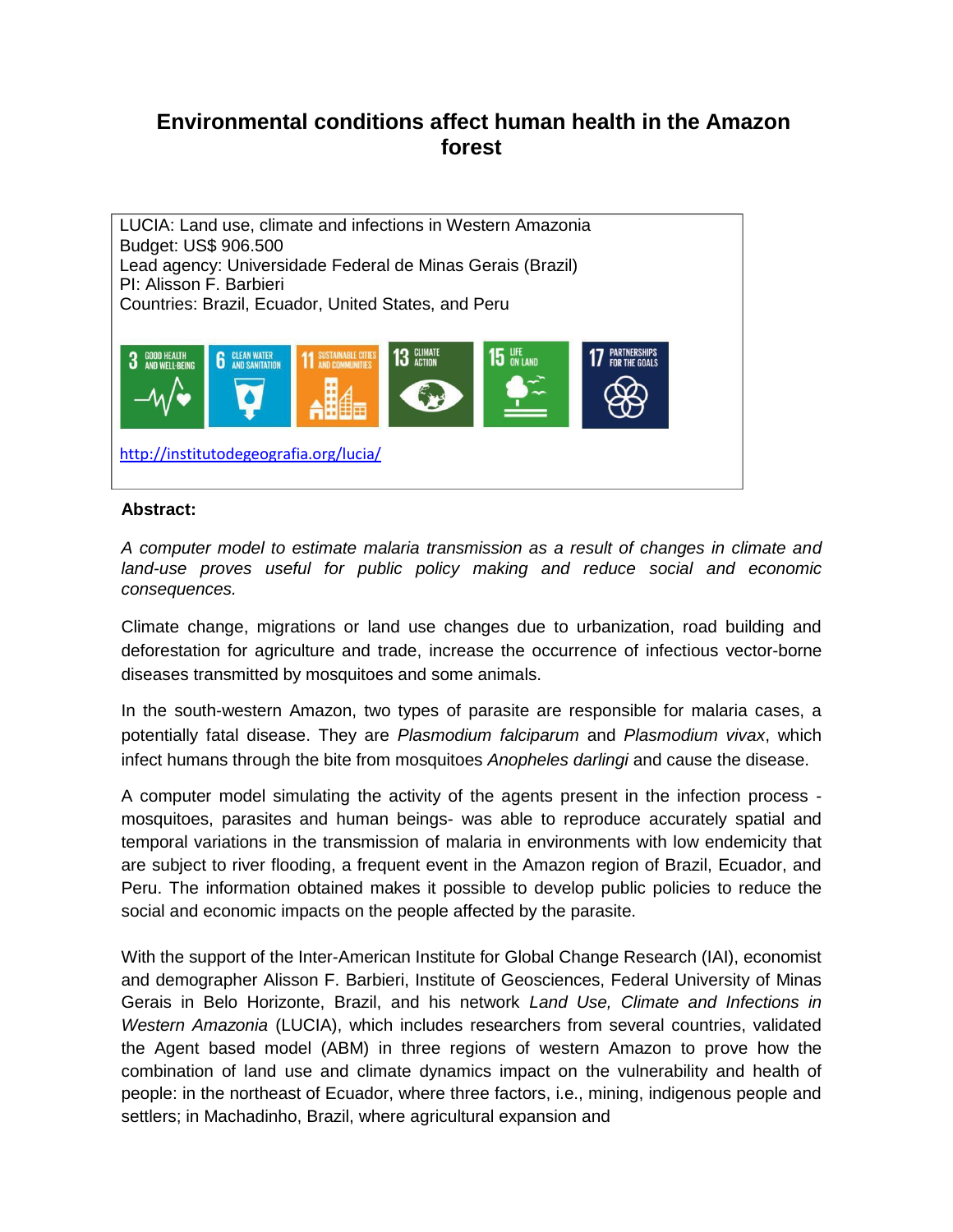deforestation increase the vulnerability of its inhabitants; and in Madre de Dios, Peru, where gold mining and deforestation impact on human health.

Con base en el caso del Perú, the model was validated with information on malaria incidence reported empirically in the locality of Padre Cocha, from 1996 to 1998. The model includes the representation of agents –mosquito habits, different transmission patterns of infection by *Plasmodium*, as well as the population dynamics in the region–, and of the environment where the malaria infection cycle takes place; for instance climate changes or floods in the adjacent water bodies.

Studies showed that risk is low in the center of the settlement, away from the rivers, while homes that are in the peripheries are more susceptible for the disease. Moreover, the management of sources of mosquito larvae development is key to vector eradication or reduction, which was simulated by the model.

Consequently, once the model was able to reproduce past conditions that matched the records, although not all the factors were represented in their full complexity, several potential scenarios were put forward in order to understand the effects of management of the places of larvae development, in an area of more than 200 meters around settlements. It was found that eliminating larvae sources causes the disease to disappear. In view of these research results Ecuador has already modified their mining-related policies, says researcher Barbieri.

Sponsored by the IAI, researchers continue their research based on the lessons learned. One of which is the importance of involving decision makers from the inception phase of research projects. Another lesson is that measuring vulnerability needs to consider not only human and social aspects but also environmental conditions.

In addition, the migration that is taking place in the region in the past years, makes it necessary for national health monitoring and surveillance systems to consider past migrations and environmental conditions to correlate them with disease episodes.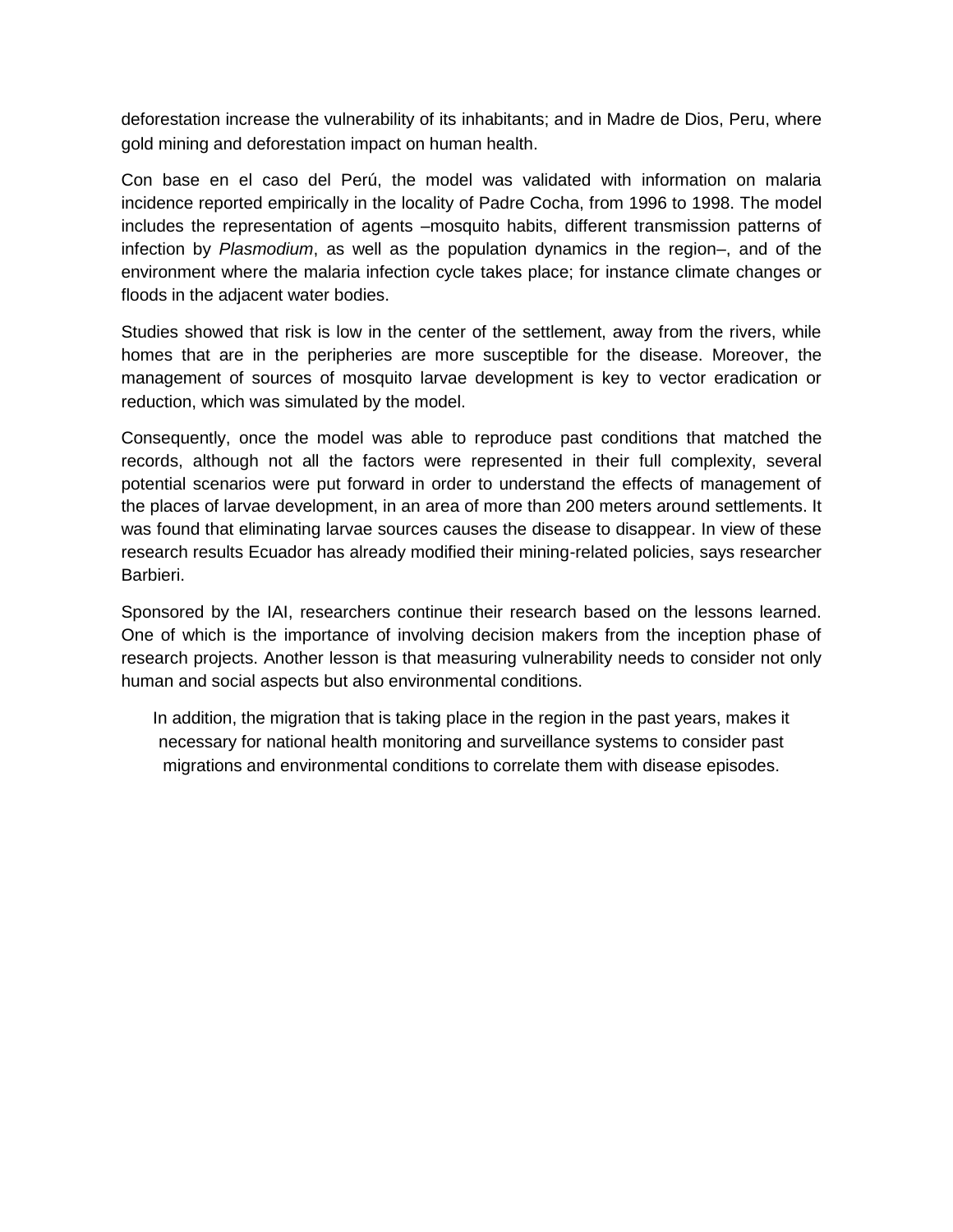# **Arid America: a challenge to guarantee water for society and environment**

Innovative Science and Influential Policy Dialogues for Water Security in the Arid Americas (Aguascapes) Budget: US\$ 800,000 Main agency: The University of Arizona PI: Christopher Scott Countries: Argentina, Brazil, Chile, United States, Mexico and Peru **CLEAN WATER**<br>AND SANITATION  $\mathbf{A}$  LIFE **GOOD HEALTH**<br>AND WELL-REIL  $15$  an land [http://www.aquasec.org](http://www.aquasec.org/)

### **Abstract:**

*A study of watersheds in six countries in the American continent concludes that collaborative work between the communities that live in the ecosystems, their political and social leaders, and scientific researchers, allows all parties to reach consensus on how to move beyond climate effects, and guarantee the availability of water resources.*

Scientists from the Center of Excellence for Water Security (AQUASEC) supported by the Inter-American Institute for Global Change Research (IAI) spent several seasons on the frontiers between Sonora (Mexico) and Arizona (United States), the valleys in the east and west of the Andes of Chile, Argentina and Peru, and the northeast of Brazil, identifying the challenges of accessing water in these regions, and also making viable proposals for better resource management.

These are arid areas where climatic variability (droughts and floods) and land use require that inhabitants look for alternative ways to access water resources, for example through underground water, since it is impossible to find water permanently on the surface. This water shortage inhibits ecosystem services, reduces socioeconomic development, and changes the landscape.

The research team found that, despite the uncertainties, vulnerability and risks that insecurity in water access generates, there are also opportunities, particularly when scientists, decision-makers and communities work collaboratively.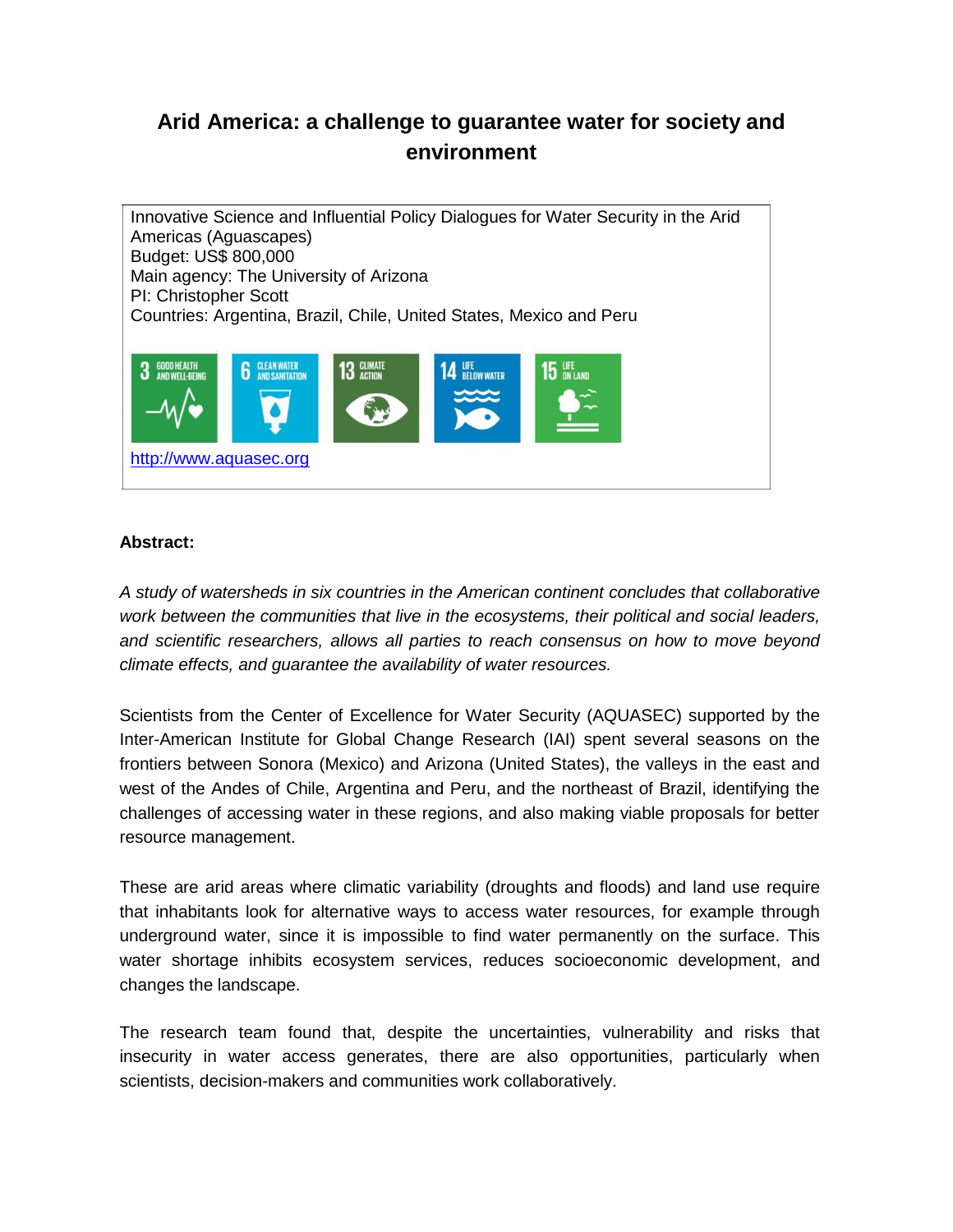During the five years of the project, AQUASEC scientists – some of them members of the Intergovernmental Panel on Climate Change (IPCC) – studied the social, ecosystemic and hydroclimatic interactions in 12 river basins: Mendoza and Tunuyán in Argentina, Capibaribe and Pajeu in Brazil, Maipo and Limarí in Chile, Piura and Ica in Peru, Santa Cruz and San Bernardino in United States, and Sonora and Yaqui in Mexico.

These are regions where the water resource is so valuable that it generates competition between urban and rural citizens. These basins are comparable with others that were the object of a previous study in another project supported by IAI, entitled *Towards an integrated evaluation of water security in the context of global change in the Americas.*

With a methodology that included climatic scenarios, mathematic simulations and surveys, the scientists concluded that "it is possible to improve adaptation to climate change with a reasonable efficiency, through cultural and productiveness activities without needing big investments."

In order to generate public water policies that allow adaptation to the varying availability of water and promote "sustainable management" the project promoted interaction between the different actors, which included scientists, water or land managers, rights holders, water user associations, members of civil society and decision-makers.

Whilst looking to identify the consequences of hydroclimatic variability and land use, as well as possible institutional changes in water management, the research team outlined adaptation and resilience strategies specific to each studied area, taking into consideration both local practices and directives of the institutions responsible for water management.

"Each region, considered individually, represents an ideal lab where interactions between society, ecosystem and hydroclimatic features in a global context of change can be observed and can help teach lessons," the researchers say.

When they shared information, the different actors were able to reach consensus on ways to guarantee the availability of water resources based on conceptual and practical analysis of the social use of water and taking into account the dependence of human beings on this resource, hydroclimatic processes, and historical knowledge of climatic conditions and land use in these basins.

Christopher Scott, lead researcher of the project, is director of the Udall Center for Studies in Public Policy and lecturer in hydric resources at the School of Geography and Development at the University of Arizona. Scott acknowledges the threat that the situation in these regions represents to human life and ecosystems in the basins.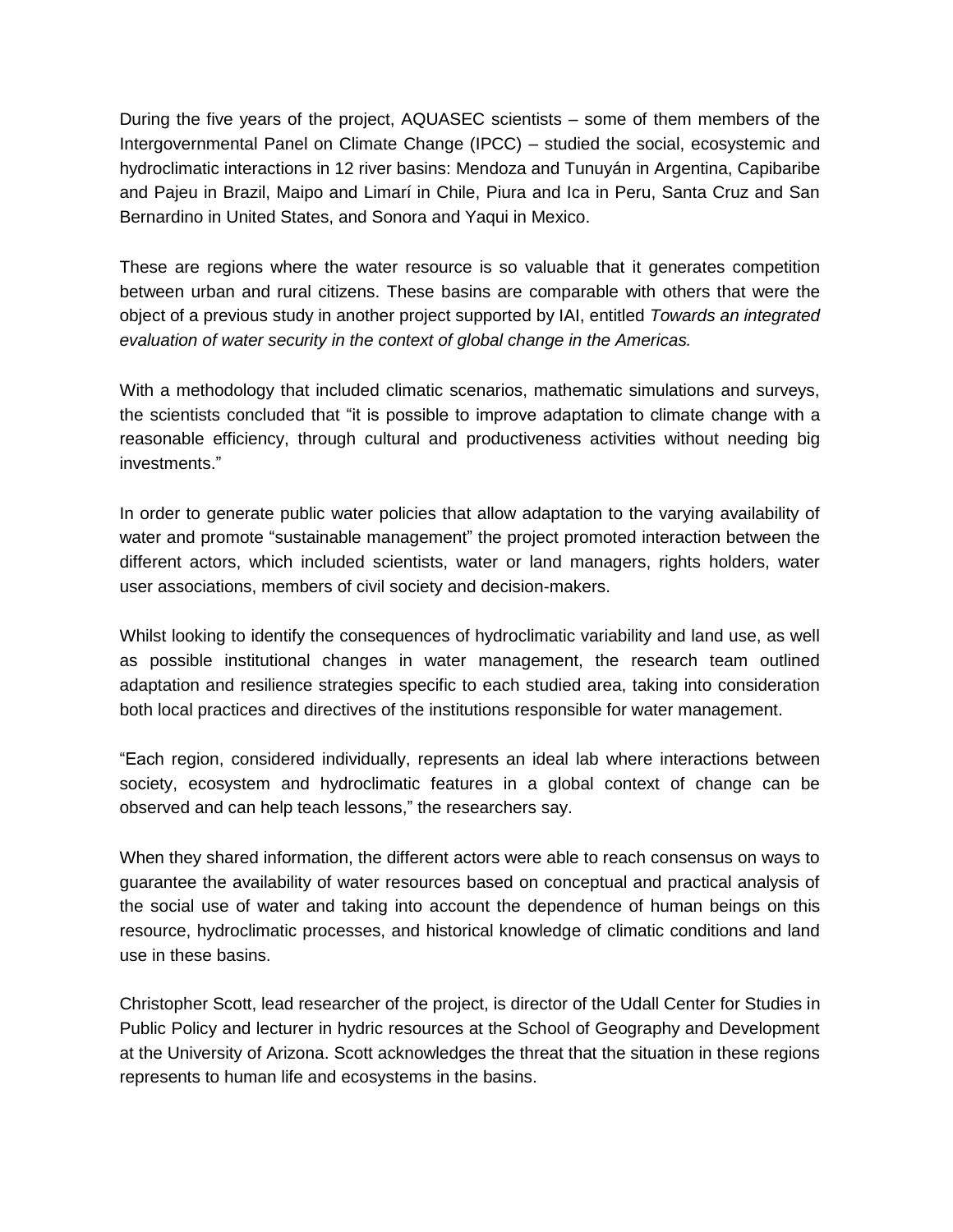"Most scholars and observers agree that the world's dryland areas share numerous risks associated with growing demand for water in the face of large-scale environmental change," says one of the papers written by the researchers. "And while context will always determine specific challenges, we believe that science-policy dialogues that aim to address vulnerability and promote adaptive capacity can be designed to improve environmental decision-making in most settings," the paper says.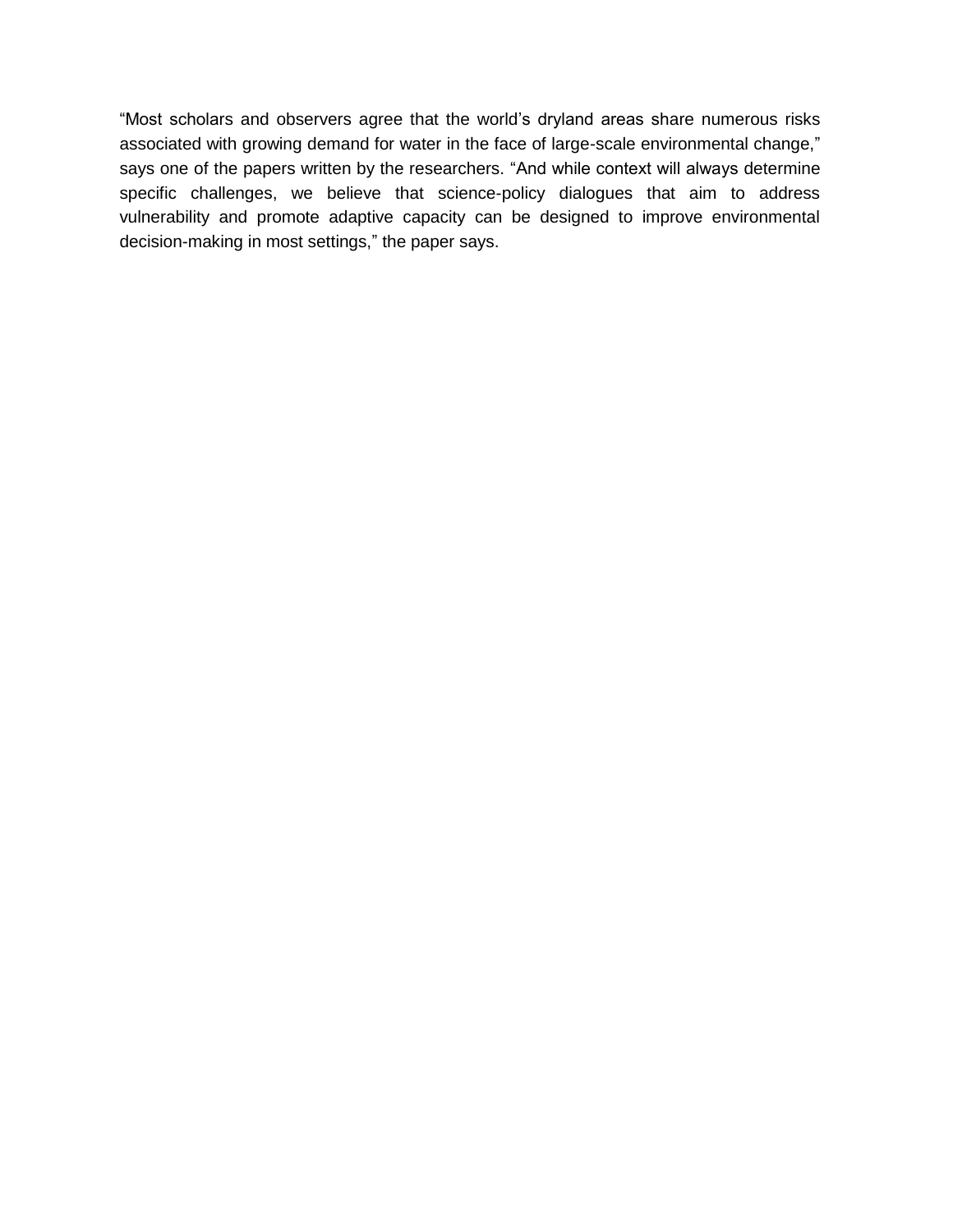### **The secrets of the ocean**

Climate, ocean goods and services in South America Budget: US\$884,870 Main Agency: Argentine Institute of Oceanography. PI: Alberto R. Piola Countries: Argentina, Brazil, Chile, United States, Peru and Uruguay **3** SALUD<br>**3** Y BIENESTAR **1** FIN **13** ACCION<br>**13** Por el clima <http://sacc.coas.oregonstate.edu/~sacc/>

### **Abstract:**

*Scientific knowledge on what is happening in the oceans in the southern part of the American continent supports decision-making for the sustainable management of fisheries and actions to adapt to climate change. The research of the international network VOCES, supported by IAI has unveiled many secrets of the Patagonian Sea.*

Water bodies such as oceans and the marine species that live there do not respect national frontiers. Water and wind, as well as flora and fauna, do not need passports to navigate underwater or across the surface of the sea. Yet, in these environments biodiversity is suffering, mostly as a result of the actions of human beings.

It happens worldwide, but also in the southern part of the American continent. As a result, countries have created a network to study and understand how climate change and climate variability influence oceanic, atmospheric and terrestrial ecosystems.

From the marine waters of Patagonia to the coasts of Brazil, Chile and Peru, scientists of different disciplines and nationalities are studying the effects that ocean currents, strong winds and tides have on small- and medium-sized artisanal fisheries, increasing the algal or jellyfish populations in some cases, or even reducing clam or shrimp populations, in others.

For instance, they have found that the Patagonian Sea has particularities that do not happen in other regions. The most evident has to do with a phenomenon that scientists call upwelling, and refers to the ascent of deep ocean waters – usually cold and rich in nutrients – to the surface.

Along the coasts of California, in the United States, Chile and Peru, this phenomenon happens because of the action of the wind. But in the southern part of the continent, the Falkland current sparks the upwelling, helped by the abyssal topography, with the same force as the one caused by the wind in other regions. With the wind this phenomenon can last a few days, yet in the Patagonian Sea it can happen all year long.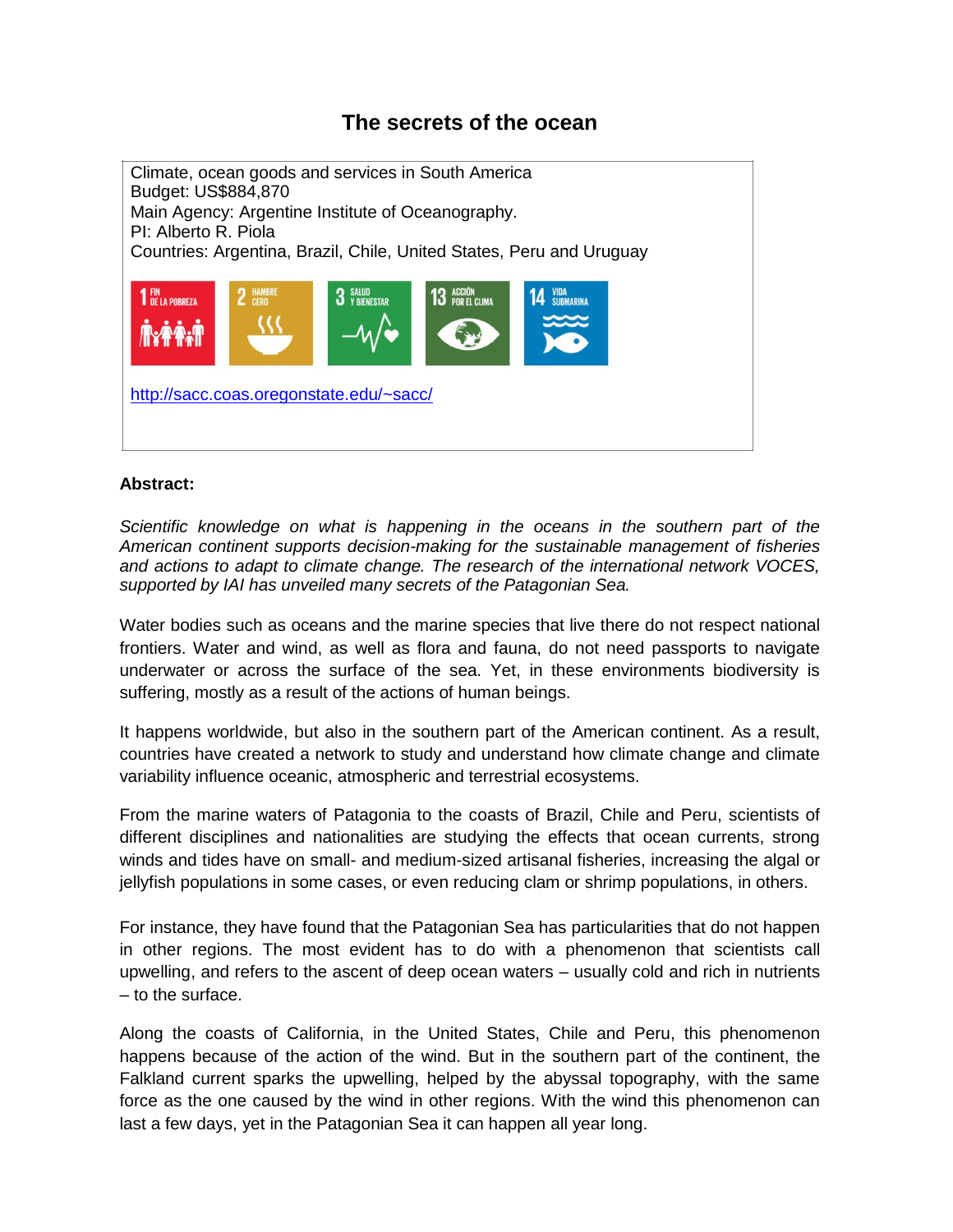"These results suggest that Patagonia could be an important source for iron and other nutrients that fertilize the entire Southern Ocean," researchers say.

But there is more. The Southern Ocean is absorbing carbon dioxide from the atmosphere through biological processes mainly connected with phytoplankton, anchovies, hakes and calamari. It is being deposed in the bottom of the sea where it could rest for hundreds of years. For this reason, the Patagonian Sea is considered as an important CO2 reservoir.

The international network, VOCES, supported by the Inter-American Institute for Global Change Research (IAI), is working to understand these dynamics, producing results based on scientific evidence, comparing them with the findings of peers at climate change meetings, and calling the attention of national and regional decision makers.

The results have been so overwhelming that, in 2016, the Senate of the Argentine Republic approved a declaration in which the project was declared of national interest, through the case file 523/16. The document says: "Reliable scientific information, based on greater available certainty, is an essential component of the development of legislative policy which can evaluate proposals using science, improving its impact on people's lives." The document calls for the harmonization of rules across countries, allowing them to more effectively "respond to natural complexity and mitigate the impact of humans".

VOCES, has coordinated regional marine research initiatives, promoted new scientific research, improved understanding of the processes that occur between marine systems and the deep ocean, and determined their impact on species of great importance for the region. This allows decision makers to develop policies to deal with global warming and protect fisheries.

According to the researchers, the large marine ecosystems of Patagonia, Humboldt and southern Brazil "sustain more than 20 per cent of the global fish catch, host unique biodiversity, and absorb 40 per cent of global  $CO<sub>2</sub>$  emissions".

Because of the importance of fisheries in the region, the project has ensured its assessments have also taken into account the historical and social impact of developments on people who live from artisanal fishing. For example, it looked at the overpopulation of jellyfish in Peru, which impedes the production of anchovies, the country's main fishing resource.

The products and activities researchers have developed during the execution of the project include more than 40 published articles, a book, and several workshops involving decision makers.

If IAI has influenced and contributed to the discussions of the Intergovernmental Panel on Climate Change, the United Nations Framework Convention on Climate Change and the Ocean Conference (New Yok, 2017) through numerous funded researches, the contributions of the studies developed in the oceanic ecosystems around South America are the ones that have influenced the most in public policies.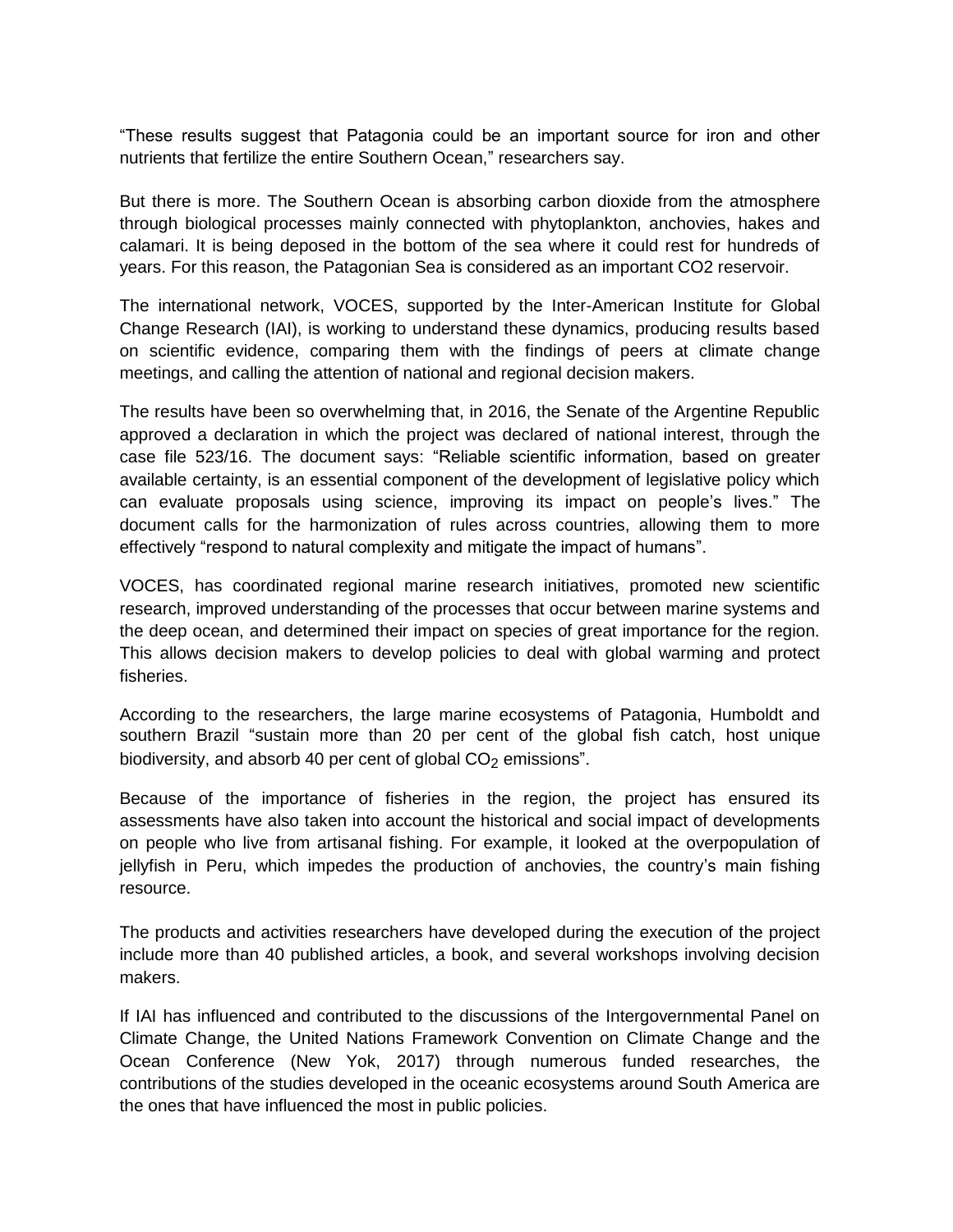# **Impact of huge highways in the jungle**



### **Abstract:**

*Research on the impact of the construction of highways in pristine ecosystems, supported by the Inter-American Institute for Global Change Research (IAI), draws attention to its possible consequences for human health.*

The Peru-Brazil Inter-Oceanic Highway connects the Brazilian ports on the Atlantic Ocean with the Peruvian ports on the Pacific Ocean. It is a transcontinental highway of 2,600 kilometers, built between 2002 and 2011, which has produced developmental and economic benefits. However, a five-year study concludes that besides the improvements in sanitary and food infrastructure, it has caused a change in human land use which has generated a loss of biodiversity and a transformation in fauna dynamics.

The research, co-financed by the Inter-American Institute for Global Change Research (IAI), reached several conclusions. Among these, the construction of highways changes population composition and distribution of wild rodents. This in turn increases the potential for human contact, putting the health of surrounding populations at risk due to the life-threatening nature of some of the diseases that rodents transmit.

The field study took place in four populations in the department of Madre de Dios, Southeast Peru: Santa Rosa, Florida Baja, La Novia and Alegría. These populations are mainly dedicated to forestry and agriculture. The interdisciplinary group of scientists interviewed leaders and members of the communities individually and in groups to learn about the highway's impact on their quality of life and health. They suggested topics such as the change in the communities' dynamics because of the arrival of migrants at the beginning of the construction. They also applied surveys to measure the impact of the communities' perception of their health and the risks to their well-being. They took samples of the rodents in the region and identified the presence of bacteria that produce infectious diseases when transmitted by these vectors.

### **Perception of the communities**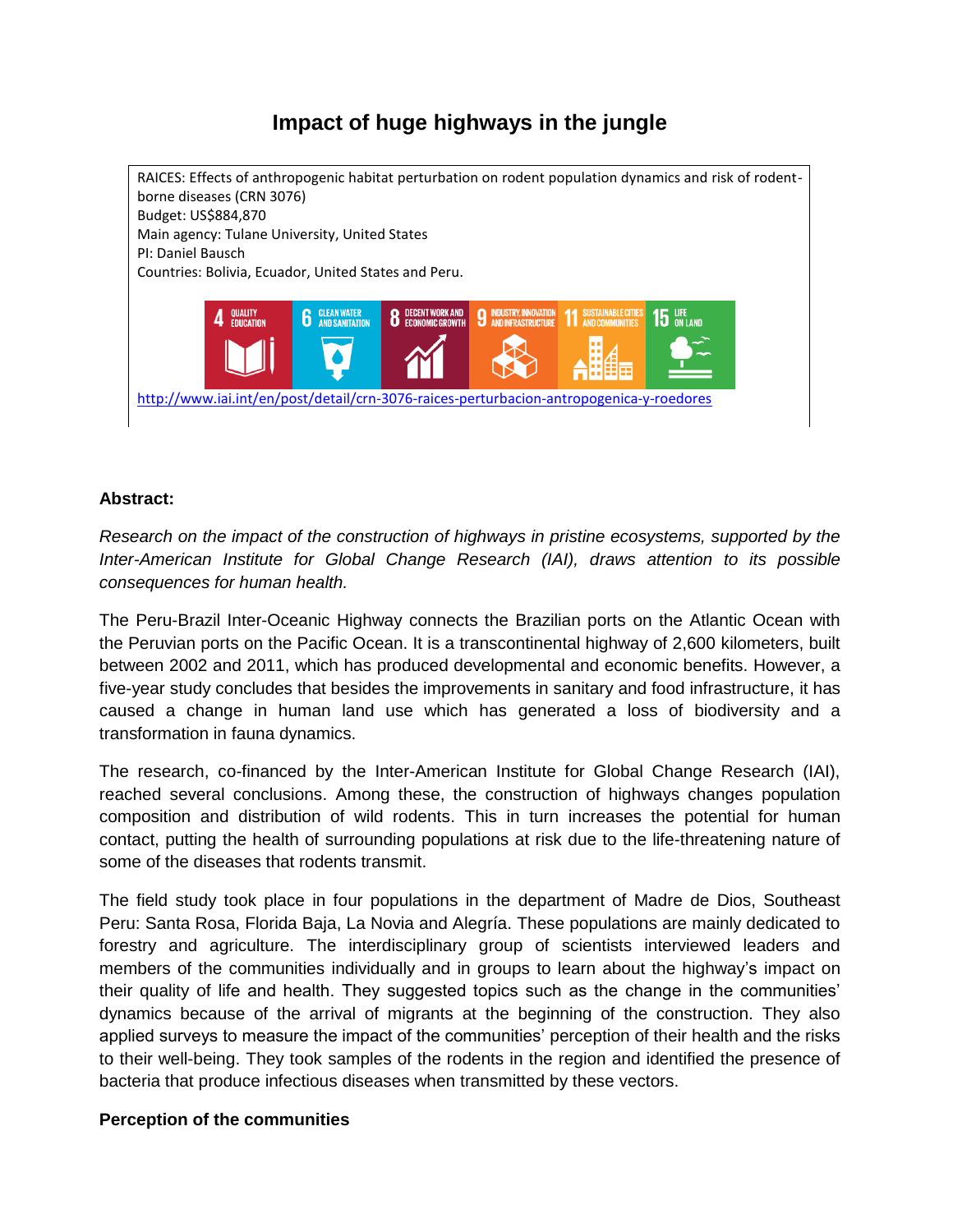The study was based on two focus groups, 35 in-depth interviews with key informants of the region, and the application of a survey which 522 people answered. One of the most surprising results was that 90% of those who answered the interview and had seen rodents around their houses could not name the diseases the rodents transmit. They describe them as nasty animals, and they use cats as an eradication method.

The informants declared that the quantity of rodents had increased since the construction of the highway but were not conscious of the risks that this entailed. "If rodent-borne diseases are not on the radar of health professionals, they may not consider presumptive treatment, which could result in unnecessary morbidity and mortality", concludes one of the published articles based on the research.

As part of the construction works and due to the easier access to agricultural and mining work, the region has experienced the arrival of a large number of workers, many of them immigrants. The study did not find any differences regarding access to food or health services between the incoming construction workers and the residents. Instead, the study identified social gaps between the incoming population and the resident one, mostly because of the perception that the residents have of the incomers. The latter are perceived as using the land in non-sustainable ways for agriculture and then leaving. Since both populations had greater similarities than differences regarding well-being and since they both trust the local government more than the national one, the researchers' recommendation is that the responsibility of enacting potentially necessary changes should fall to local leaders. They propose the encouragement of social cohesion through participation in organizations, secure property rights and improving job opportunities.

In general terms, the local population perceives that the construction of the highway has both positively and negatively impacted their well-being. Perceived positive impacts include increased access to infrastructure (including healthcare) and a variety of food products, employment opportunities and cultural exchange. Perceived negative impacts include changing community dynamics due to migrants, an increase in the risk of certain diseases (e.g. dengue fever and gastroenteritis), road accidents, increased crime (drug-related and sex trafficking), increased contamination of food and water sources, soil depletion and flooding, and decreased biodiversity due to gold mining, much of it illegal.

### **Rodents as disease vectors**

The research team made a longitudinal study collecting wild rodents in habitats with different levels of anthropogenic perturbation in the surroundings of the mentioned communities. The samplings were taken every four months between December 2013 and September 2016. Researchers analyzed samples from a sub-group of 97 rodents of eleven different species, collected between 2014 and 2015, and they found that 78% of them were positive for *Bartonella* bacteria and 24% for *Leptospira*. These microorganisms cause serious infectious diseases that, without care or proper treatment, can be lethal. The numbers of these rodents varies according to season, as well as with changes in land use. Even though a large presence of *Bartonella* was found in both the rainy and the dry season, and in disturbed areas, *Leptospira* presence in animals was more prevalent during the rainy season.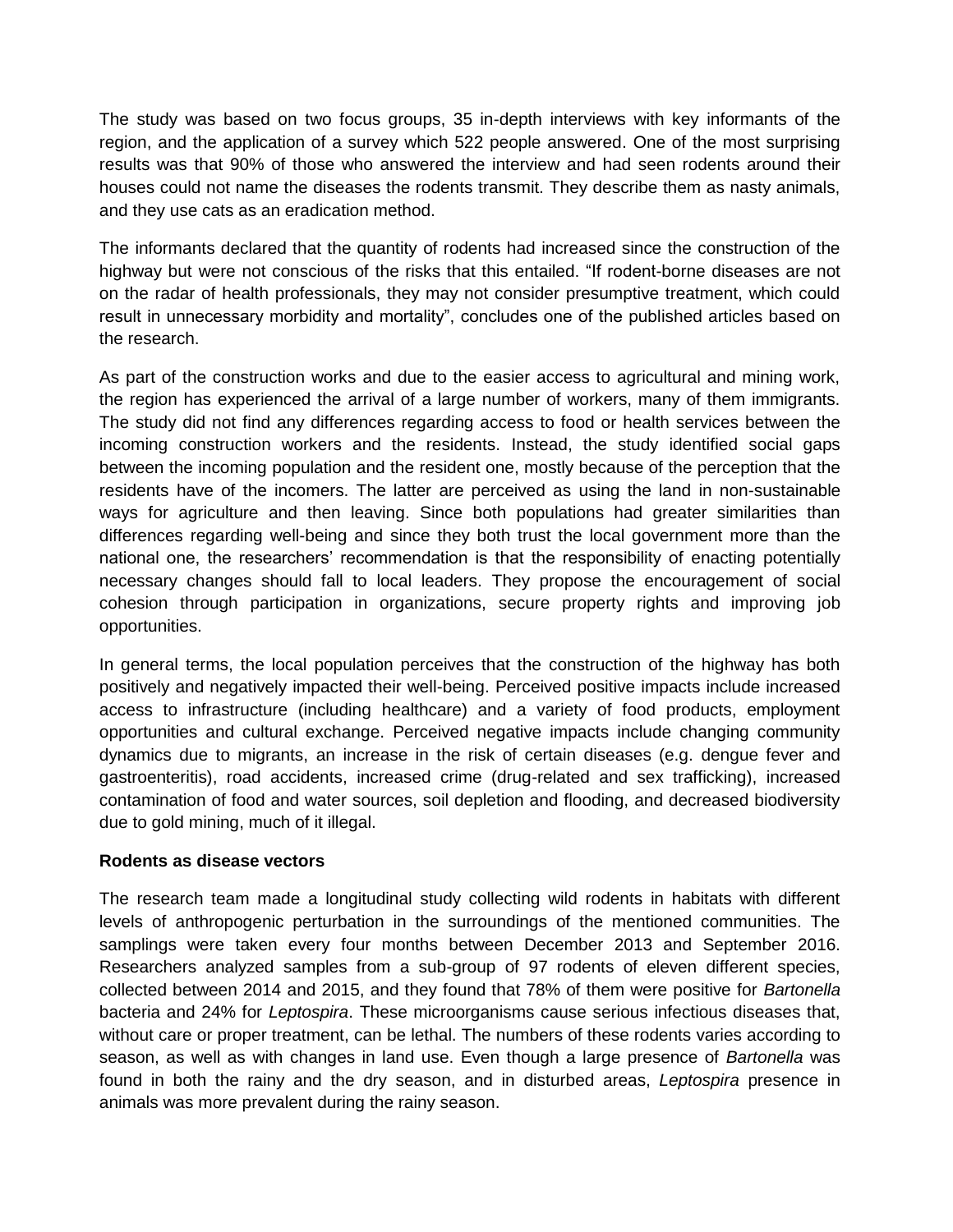Changes in land use because of human activities, as well as deforestation and agricultural expansion, can contribute to an increase in animal-human interaction and cases of zoonotic transmission. Taking this into account, scientists draw attention to the need for better knowledge of what they call a "pathogen landscape", which is present in human settlements around the highway, in order to understand the risk of the population acquiring infectious diseases.

"People living in Madre de Dios struggle between the prospect of development and the increasing global need and pressure for conservation", researchers say.

Despite the fact that the study centered around the Inter-Oceanic Brazil-Peru route, it also included other areas where the construction of roads in pristine forests in Ecuador and Bolivia has had consequences for the environment and human health.

Because of this, they recommend more complete public health strategies, adapted to the dynamics of the areas where habitat transformation by human activities occurs. They also endorse collaboration with community leaders in order to improve empowerment and encourage an exchange of ideas about how to manage and adapt to changes in their environment. Finally, they suggest implementation of public policies for land use which consider the health of the ecosystem before any intervention.

Regarding the different approaches utilized in this research, ecologists, mastozoologists, veterinarians, epidemiologists, social scientists, experts in remote sensing and geographic information systems, and experts in the diagnosis of pathogens all participated in the study.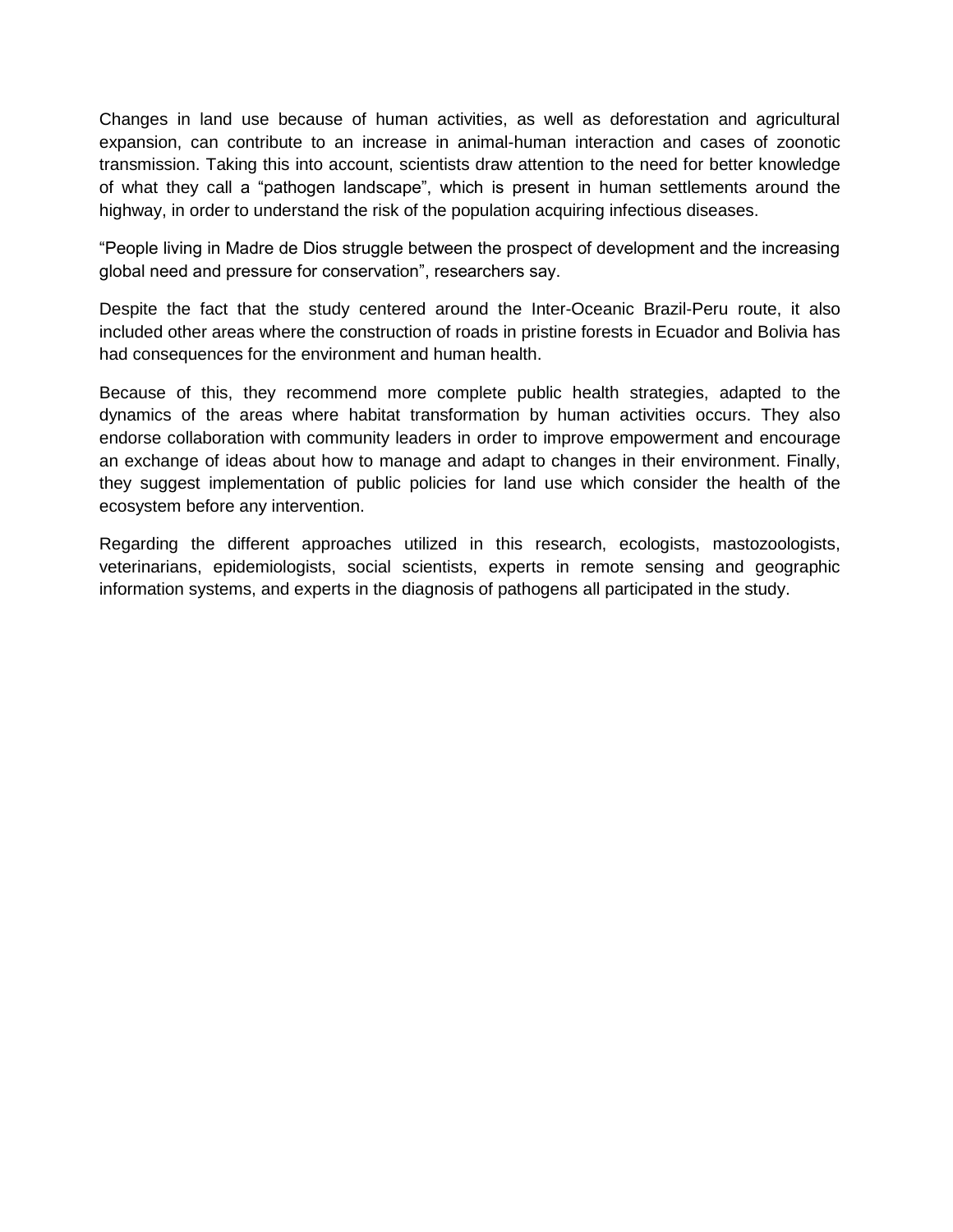## **The silent benefits of the oceans: the value of phytoplankton**



### **Abstract:**

*The health of the oceans and their ability to absorb CO<sup>2</sup> relies mostly on phytoplankton. Research*  supported by the Inter-American Institute for Global Change Research (IAI) shows the value of *these tiny plants as ecosystem service-providers.*

The tiny unicellular marine plants that are the basic food source for marine life as a whole – including fish and whales – are also useful to human beings because of their ability to absorb carbon dioxide dissolved in water in the form of organic compounds.

We are talking about phytoplankton – a word that comes from Greek and means 'wandering plant'. In fact, these organisms transport themselves freely by floating adrift in the sea. In this way, they provide what biologists call 'ecosystem services'. One of them is key for our survival: they produce half of the available oxygen on the planet.

Researchers supported by the Inter-American Institute for Global Change Research (IAI) are studying phytoplankton as if it was a human patient that they must monitor – physically, chemically and biologically – in order to diagnose its condition, and therefore the health of the marine ecosystem. The scientists are looking for a connection between the dynamics of phytoplankton in the ocean and its benefits to society, through permanent monitoring in five observatories in Latin America: the Permanent Station of Environmental Studies of Argentina (EPEA, in Spanish); Ubatuba in Brazil; Ensenada in Mexico; IMARPE in Peru and CARIACO in Venezuela. The motive for this research centers around the fact that today's oceans are not the same as 40 years ago, because of natural causes as well as human activities that have generated climate change. In addition, phytoplankton plays a very important role in this process. Why?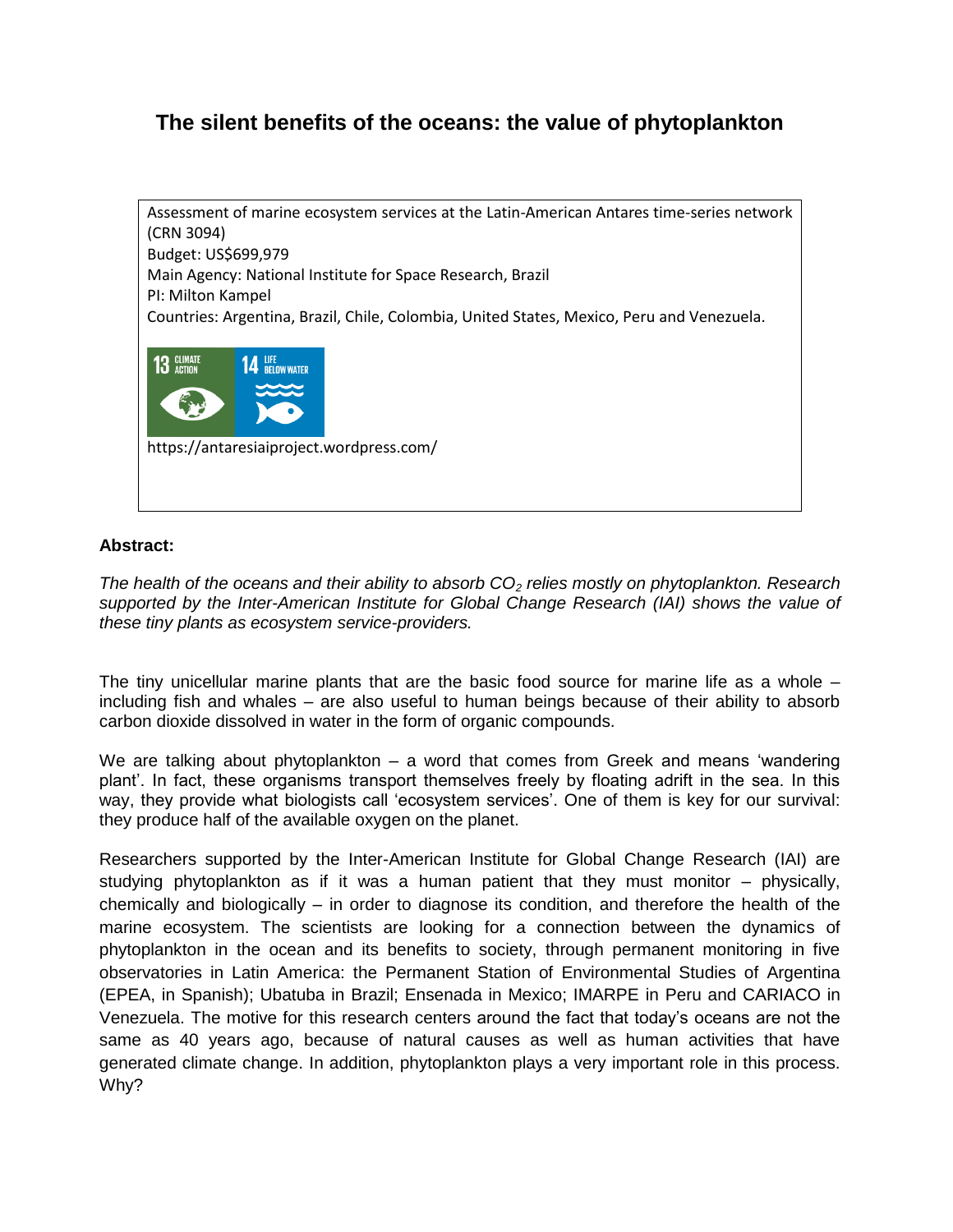The ocean alone provides the ecosystem services that benefit humanity the most: it absorbs around a third of the  $CO<sub>2</sub>$  emissions of the planet, but not homogeneously. It depends on biological and environmental conditions, such as the kind of phytoplankton and its size (big or small cells). Under some conditions there is a greater absorption of  $CO<sub>2</sub>$ , and this study was able to prove that this is due to the different kinds of phytoplankton in certain areas.

This means that it is not only terrestrial forests that fulfill this carbon sink function. The ocean does too, even though society does not fully know about it. "To a large extent it remains invisible to society since it is not measured regularly", say the researchers, among which are the oceanographers Vivian Lutz and Milton Kampel. The phytoplankton, which is the basis of the oceanic food chain, works also as a "sensor of climate change", says the ecologist Rubén Negri, who is also part of the project.

This research was carried out within the collaboration of the Antares Network, to which eight countries of this continent belong. Scientists from other disciplines have also participated in order to understand not only the processes that occur in the sea around Latin America but also the socioeconomic factors. They aim to quantify the benefit of oceans for human beings. The researchers have also reviewed the literature on sea capture fisheries and its potential to facilitate climate change analysis.

This data will help to confirm the degree of importance of care of the oceans and to provide rigorous and convincing information to be addressed to decision makers. This is even more salient now that the planet will soon enter the Decade of Ocean Science for Sustainable Development (2021-2030), as declared by the United Nations. "We hope that scientific research will help reduce the uncertainty around policy formulation", the researchers conclude. Not only is it necessary to generate data and scientific information, but it is also important to know how to communicate it.

In the long term, the studies will include data from monitoring stations in Chile, Colombia, and Ecuador, in order that all Latin American countries be represented in the Antares Network. However, studies that will produce long-term information about the conditions of phytoplankton and the oceanic environment are difficult and expensive, "which causes a knowledge gap about the limiting factors that affect the health of marine ecosystems, and how this impacts human society and food security".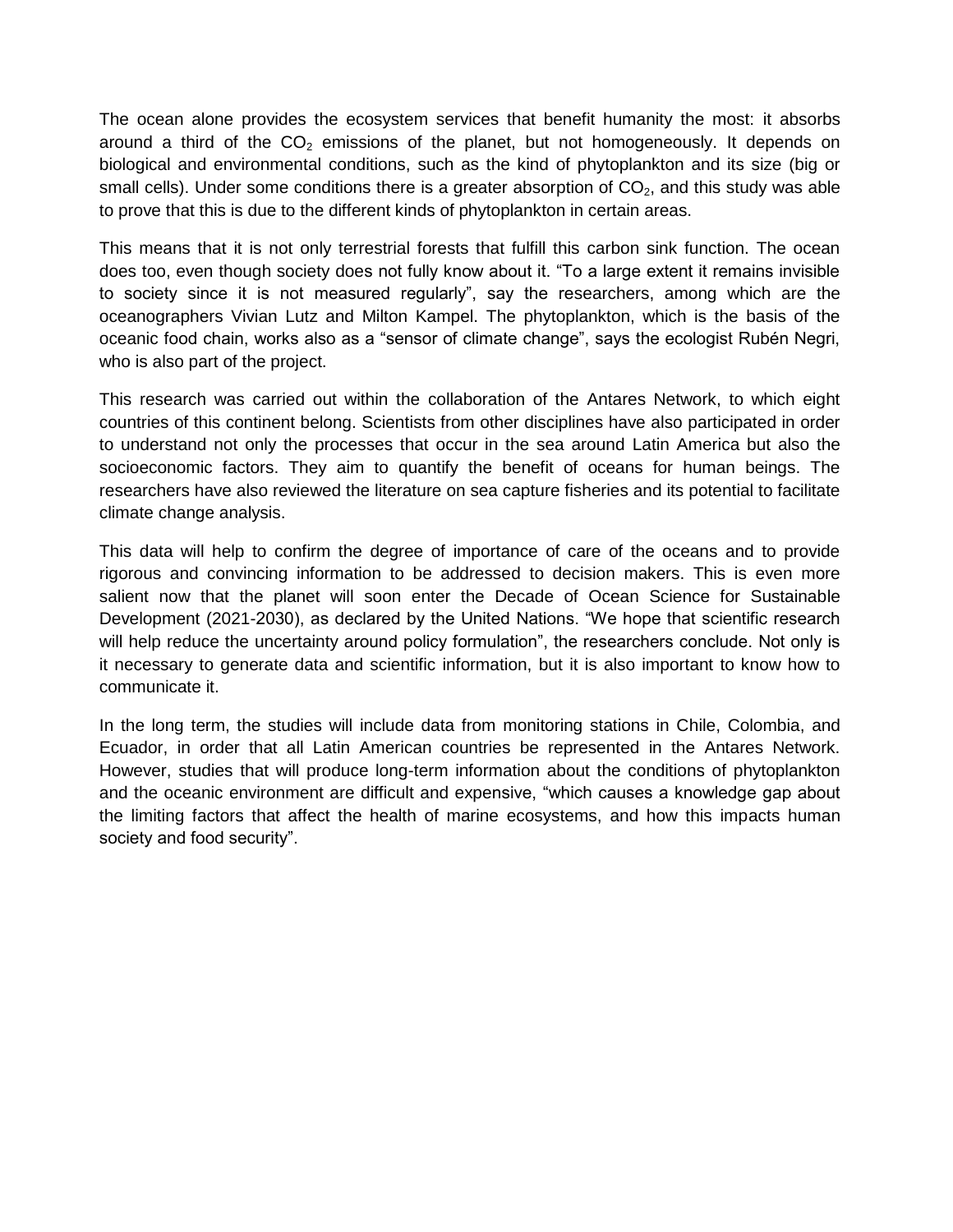# **Production and/or conservation?**

BEST-P: Bridging ecosystem services and territorial planning, a southern South American initiative Budget: US\$698,995 Main agency: National Council of Scientific and Technical Research, Conicet, Argentina PI: José M. Paruelo Countries: Argentina, Chile, United States, Mexico and Uruguay <http://bestp.agro.uba.ar/>

#### **Abstract:**

*This big project, delivered in three South American ecosystems analyses the bond between territorial arrangement plans and ecosystem services. Supported by the Inter-American Institute for Global Change Research (IAI), the research concludes that conservation is possible without reducing the productivity of the silvopastoral sector.*

It is not easy to convince those who have worked for decades in agricultural or livestock activities to transform their properties  $-$  or part of them  $-$  to provide conservation ecosystems. Likewise, it is hard to suggest that decision makers consider the ecosystem while working on territorial arrangement plans. We don't need "greenwash", but instead to understand that, in the end, these conservation areas are useful, since they generate what researchers call *ecosystem services*.

This project brings together a team of 23 researchers including sociologists, anthropologists, ecologists, climatologists, agronomists and economists, who represent nine institutions from five countries of South America. They have worked for more than five years with a main goal: that the concept of ecosystem services – the goods and services that ecosystems provide – should be an essential component for land use planning in south of the continent.

For instance, the group has found that this region registers the highest rate of natural habitat transformation in the world.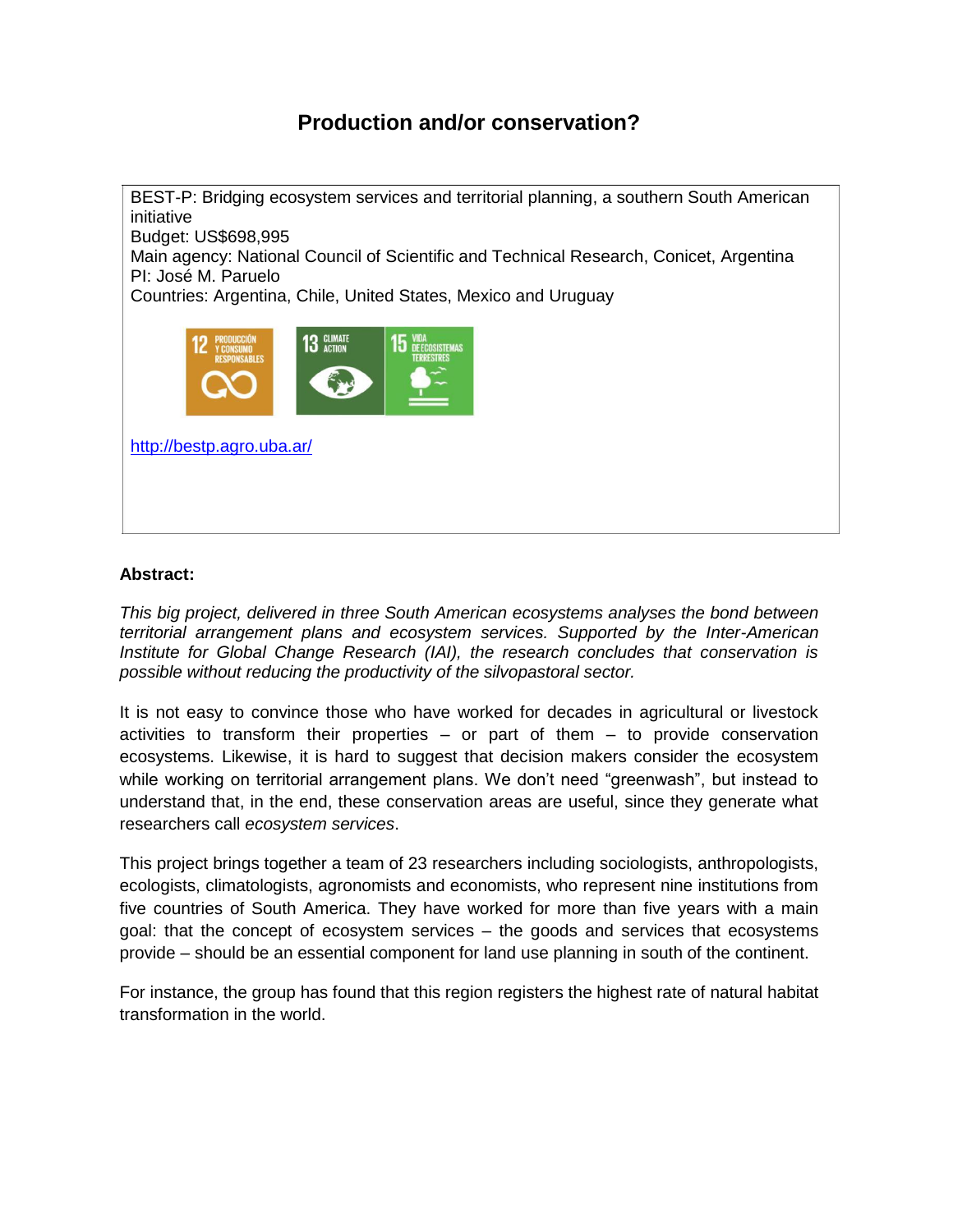Human beings modify land use according to a variety of factors, such as social, economic, cultural, historical, and political, which BEST-P has taken into account in its studies. Supported by the Inter-American Institute for Global Change Research (IAI), the studies have been centered in three ecosystems of five countries: the Grasslands of Rio de la Plata in Argentina and Uruguay; the dry-forests of the Gran Chaco in Argentina, Paraguay and Bolivia; and the Valdivian forests of south-central Chile.

For the Chacopampean plain, the network of researchers has focused its work on four ecosystem services: capture of organic carbon in the soil; recharge of groundwater; hydrological yield and avian biodiversity. The team has done this based on observations and simulations of biomass and the yield of soil organic carbon using the CENTURY model. "The simulations show that the replacement of woods for annual crops has generated a loss of 66mg of carbon per hectare of biomass in the surface, a loss of 40% of carbon in the highest soil layer, to a depth of 1m," the researchers said. "This loss of soil carbon has affected negatively ecosystem services such as weather and regulation of soil drainage, as well as erosion protection."

A key problem is deforestation of the Argentinian Chaco, as more than a half of it is illegal. The researchers conclude that the lack of instruments to quantify the damage caused hampers efforts to constrain this process. This has consequently decreased what ecosystem services can offer, compromising the sustainability of agricultural production.

The fieldwork measurements showed that in the semiarid Chaco forest patches have a positive effect on drainage of agricultural parcels. By expanding the results, they concluded that if producers decide to preserve the remnant of forest that they still have in their properties, in some areas of southern South America "they can improve their conservation results by 30–50% without significantly reducing productivity".

The team also studied and analyzed other aspects of ecosystems, such as climate regulation, trace gas emissions and the kind and distribution of habitats. In some of them, they analyzed the recovery potential of ecosystem services through the restoration of ecosystems and landscapes that have been impaired or degraded.

The book *[The place of nature in decision-making: Ecosystem services and rural territorial](https://drive.google.com/drive/folders/0BwA9B2Si2Fx3cWJMbHNwelltdWM) [arrangements](https://drive.google.com/drive/folders/0BwA9B2Si2Fx3cWJMbHNwelltdWM)* has been produced as a consequence of the projects carried out by BEST-P researchers. It is a valid tool to combine conservation of ecosystems with development of the studied rural areas, useful for public policy and relevant for other regions of the continent. The book emphasized that, in order to understand the territory, it is not only necessary to understand "the 'current picture' but also the historical trajectory of the human and natural dimension".

Thus, ideal land use planning achieves a greater offering of goods and services, or effectiveness, and a fairer distribution of them, or equity. In this last aspect, the researchers concluded that, for instance, due to land-use change during the past 15 years the aboriginal communities of Chaco have lost more than 25% of their subsistence resources. "Territorial disputes, motivated by land-use changes have affected the basic human rights of peasants and indigenous people." said the researchers. In addition, they concluded that "throughout southern South America, the costs and benefits of this land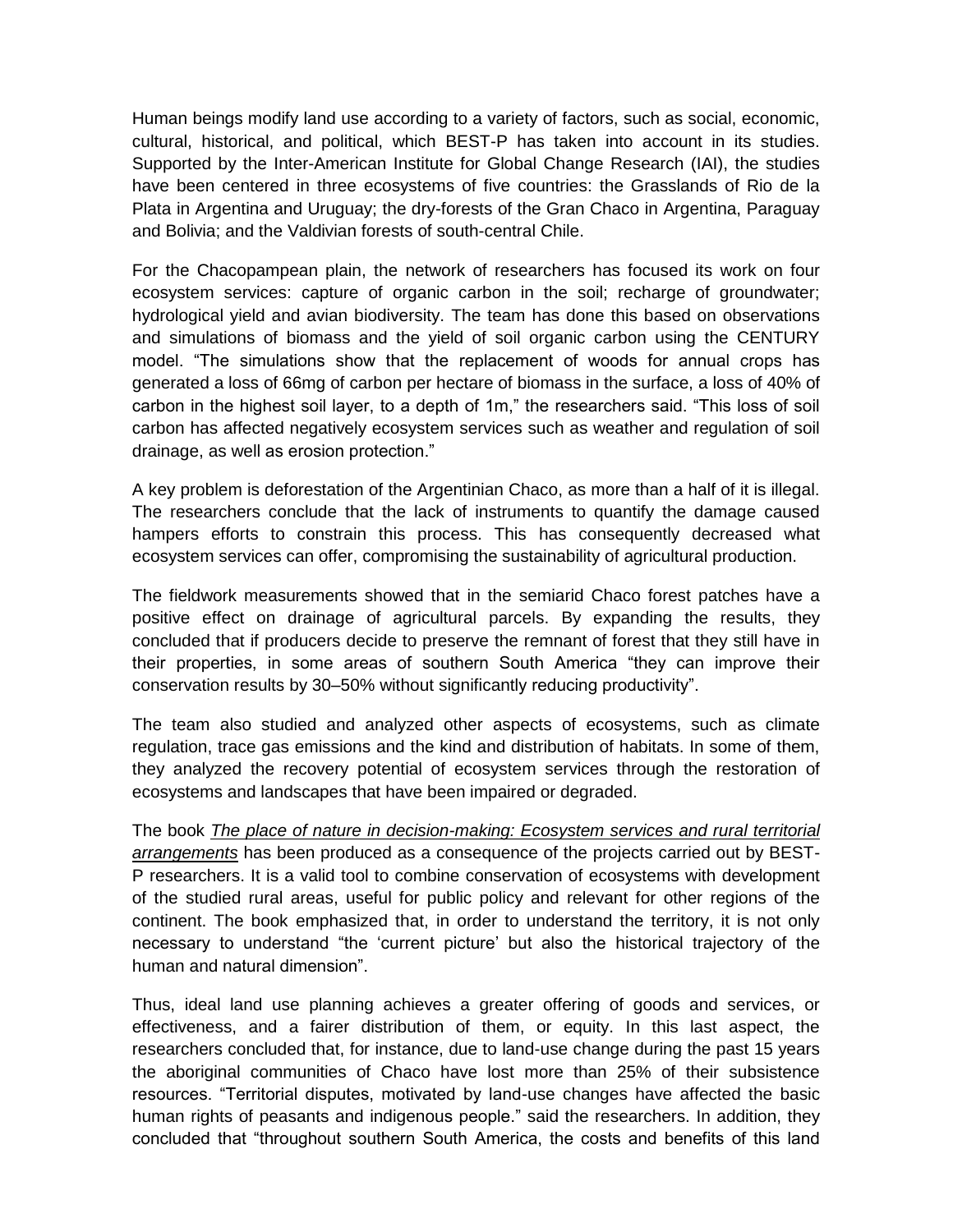transformation for the different stakeholders are poorly characterized, and the benefits are not available to the most vulnerable social sectors."

Some of the results of the Project have affected the instances of decision-making, such as in the implementation of the Native Forest Law of Argentina. They have also been shared with local communities and landowners through workshops and training sessions. Twenty videos that show the findings of the project can be seen at the following link: [https://www.youtube.com/playlist?list=PLIhbZHvVRROQWcJeDO\\_MPU-cv68dJKNHB.](https://www.youtube.com/playlist?list=PLIhbZHvVRROQWcJeDO_MPU-cv68dJKNHB)

In one of them, while speaking with a community that suffered because of land-use change, the principal investigator of the project, José Paruelo, said: "I do not know if we are going to find a solution, if we are going to solve the problem, but we will not stay still."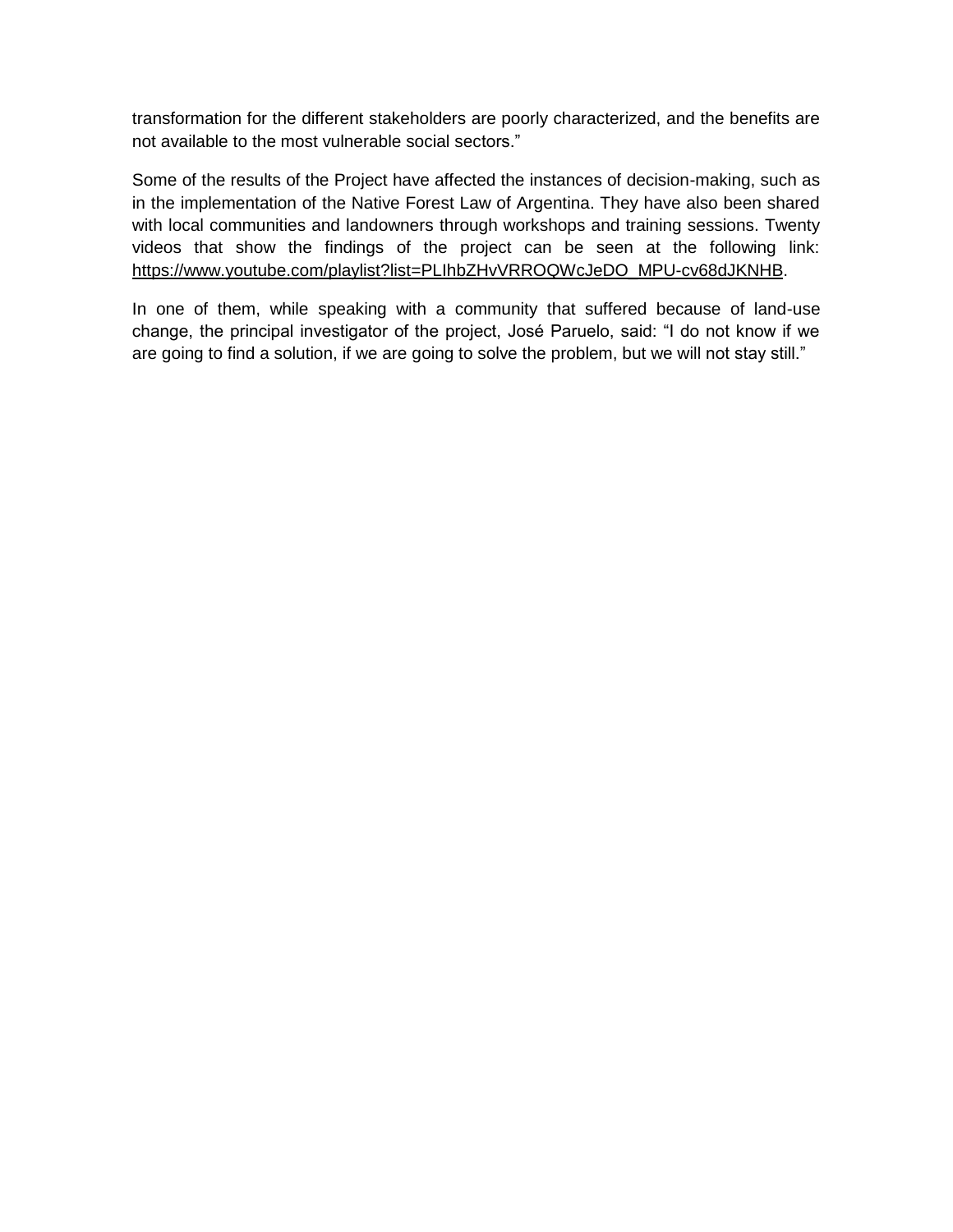### **Lack of preparedness prevents effective public-sector drought response**

Interdisciplinary research to improve information provision for decision making (CRN 3107) Budget: US\$180,000 Main agencies: [Bioversity International,](http://www.bioversityinternational.org/) with the support of the Tropical Agricultural Research and Teaching Center [\(CATIE\)](http://www.catie.ac.cr/), Action Against Hunger, Ministry of Agriculture, Livestock and Food [\(MAGA\)](http://www.maga.gob.gt/), National Coordination for Disaster Reduction [\(CONRED\)](http://conred.gob.gt/site/index.php), and the Climate Change, Agriculture and Food Security program of the CGIAR (CCAFS) PI: Jacob van Etten, Anna Muller Countries: Colombia, Costa Rica and United States. 2 ZERO **13 GLIMATI** <https://ccafs.cgiar.org/es/agroclimas#.XNGf3-hKjIV>

### **Abstract:**

*As part of research supported by the Inter-American Institute for Global Change Research (IAI), two emergency drills for droughts in Guatemala were conducted in order to improve emergency planning for future climate eventualities.*

As the famous proverb preaches, 'Prevention is better than a cure'. The research aims to provide information useful to public decision-makers in facing the frequent droughts that affect the agricultural activities and lifestyles of the residents of Chiquimula, Guatemala, one of the most drought-vulnerable areas.

The project was based on emergency drills, an original and applicable idea even though droughts do not occur overnight, unlike earthquakes, volcanic eruptions or avalanches. Droughts can last for months and have long-term effects. Unfortunately, decision-makers often realize the emergency so late that the rains begin again and the impetus to act on the matter vanishes. This means that the need for a solution to the devastating effects that droughts generate - such as food insecurity - remains unfulfilled.

This is why researchers from different institutions, led by Bioversity International, with the support of the IAI proposed a project that prioritizes proactivity in circumstances that are commonly addressed in a reactive way, such as droughts. Would drills be a good resource to prepare the Ministry of Agriculture, Livestock and Food (MAGA) of Guatemala for swift action in the face of a slowly unfolding natural event?

Chiquimula is a unique case: precipitation ranges from 600 to 1000 millimeters per year. Between 2009 and 2015 it suffered four extreme and unusual drought events, called *canicula*. The region is characterized by a poor rural population, which is very vulnerable to food insecurity.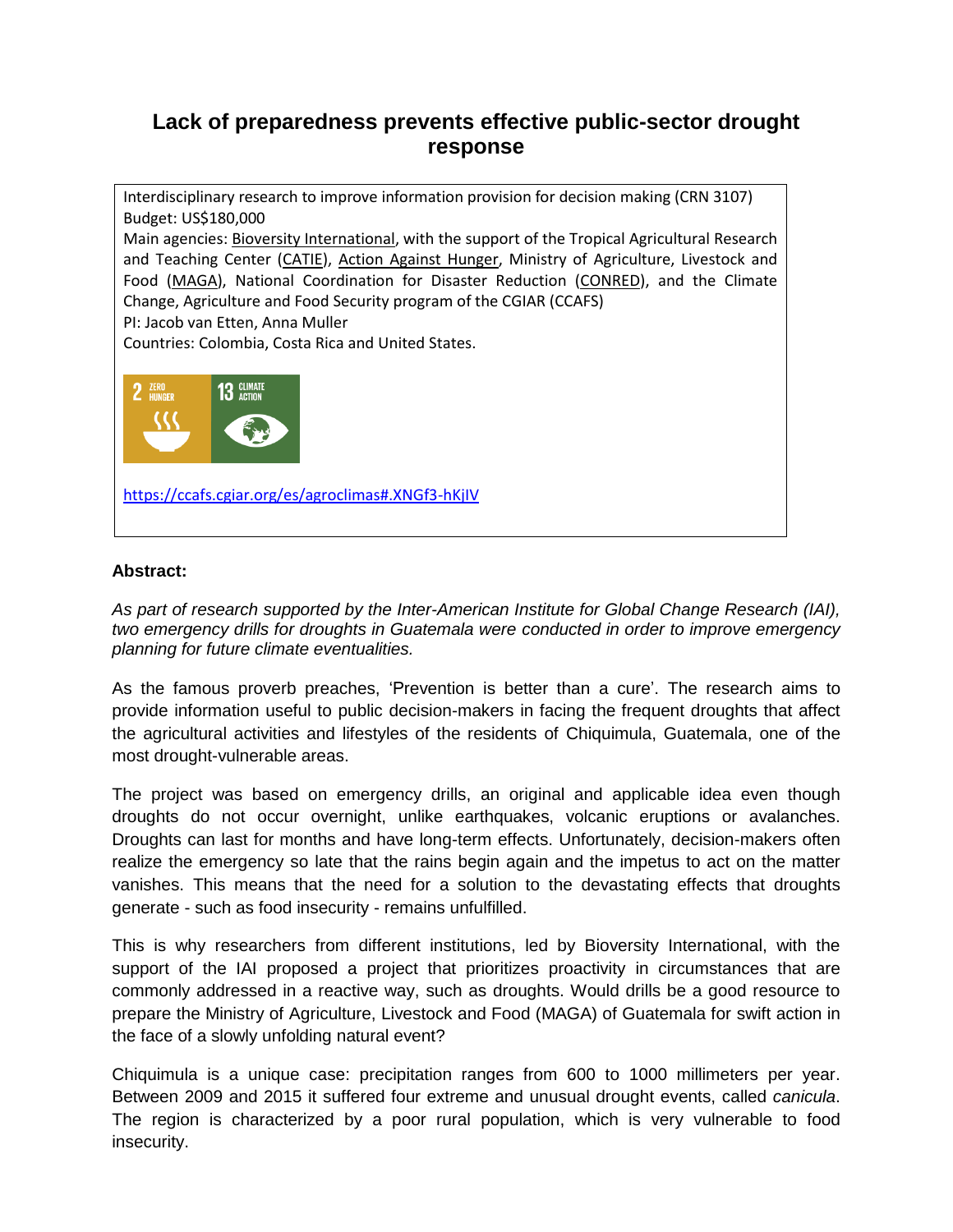Jointly with other international institutions and the MAGA, researchers designed two emergency drill protocols for droughts, which took place in 2014 and 2015. These drills aimed to generate useful, precise and timely information so that decision-makers could act with diligence and avoid costly lessons from trial and error.

The researchers used the Institutional Response Plan (PIR, in Spanish), developed by the MAGA in 2012 to reduce the impact of droughts on agricultural infrastructure, crops and human life. PIR's five stages – monitoring in the field, release of an alert statement, an emergency declaration, and actions during and after the drought – are based on information flow between the MAGA and other institutes. In the drills, only the first two stages were undertaken.

Each drill lasted a day and a half. During the full day the drill was performed, and the following half-day was devoted to analysis of the strengths and weaknesses during the process. Some of the highlighted strengths were the empowerment and confidence of public officers who work in the field, as well as the farmers' network, the pertinent steps outlined by the PIR and institutional coordination at a local level.

However, there were more weaknesses than strengths. Among them, the communication problems between the different departments of the MAGA; the absence of an appropriate tailored poll to deliver data, which threatens the reliability of the information because it influences whomever is delivering it; the paucity of available supporting information; the high turnover of employees in the ministry; and poor communication infrastructure i.e. roads and mobile signal.

From the analysis, researchers concluded that drills could be a useful tool for the MAGA since they allow them to assess the drought response and provide information. They also warn that tangible transformations in organizations depend on the context in which they occur.

They gave some recommendations, notably the implementation of a training program on PIR for public officers as well as for farmers in order to standardize evaluation equipment in the field and improve communication infrastructure.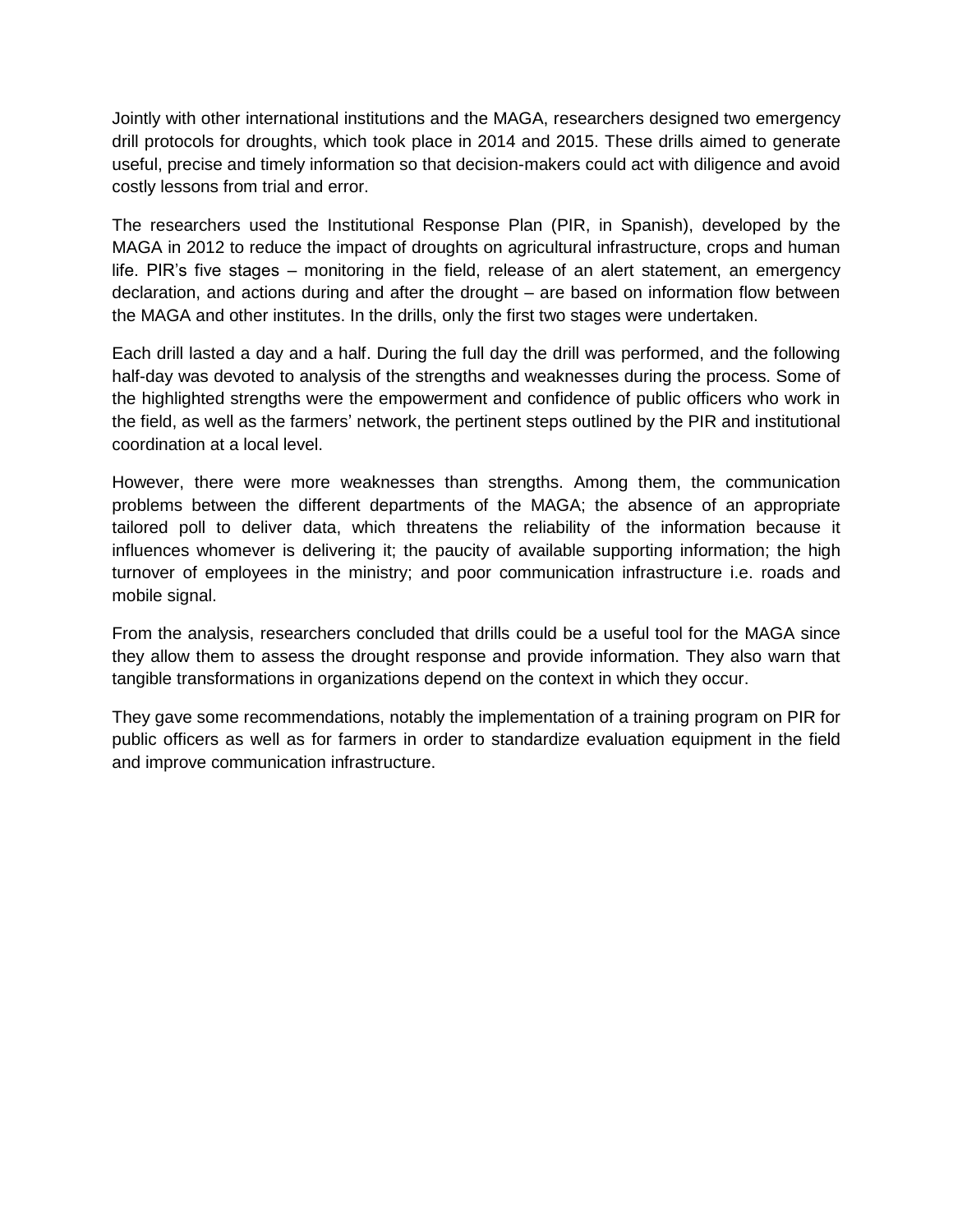# **Knowing the citizen to understand urban vulnerability**



### **Abstract:**

*Research based in the Mexico City Metropolitan Area, supported by the Inter-American Institute for Global Change Research (IAI), proposes a socio-hydrological perspective based on information, knowledge, and dialogue to counteract the risk of floods or lack of water.*

Suppose that you are a decision-maker, and you have the challenge of making your city sustainable and resilient. Historically, some sectors have faced vulnerability to water scarcity and flood risks – including the public health issues associated with contaminated water. Political promises to provide seemingly magical solutions no longer work; action is required. But how best to proceed?

Tackling the problem from the perspective of 'sustainability science' may be useful. According to the project's researchers, funded by the IAI, sustainability science offers tools, methods and strategies to identify, represent and deliver information to decision-makers from all levels about the social and political processes that they can put into practice for effective governance and risk and vulnerability management.

This means that even though it is important to think about 'hard' infrastructure – what you can see and touch, such as engineering, it is also necessary to take into account the 'soft' infrastructure - social relations, norms, values and customs of the people who inhabit the area. For this reason, the solution proposed by the biologist Luis A. Bojórquez-Tapia, the geographer Hallie Eakin and other researchers is to work within a socio-political infrastructure, which creates behavior patterns and actions to build a sustainable and resilient landscape.

Sustainability and resilience combine in this socio-political infrastructure. They are the basis for the development of urban planning which captures, quantifies and visualises the preferences, social relations and political influences of its inhabitants. When the two interact they counteract urban vulnerabilities, allow these processes to become tangible public policies, and promote citizen action.